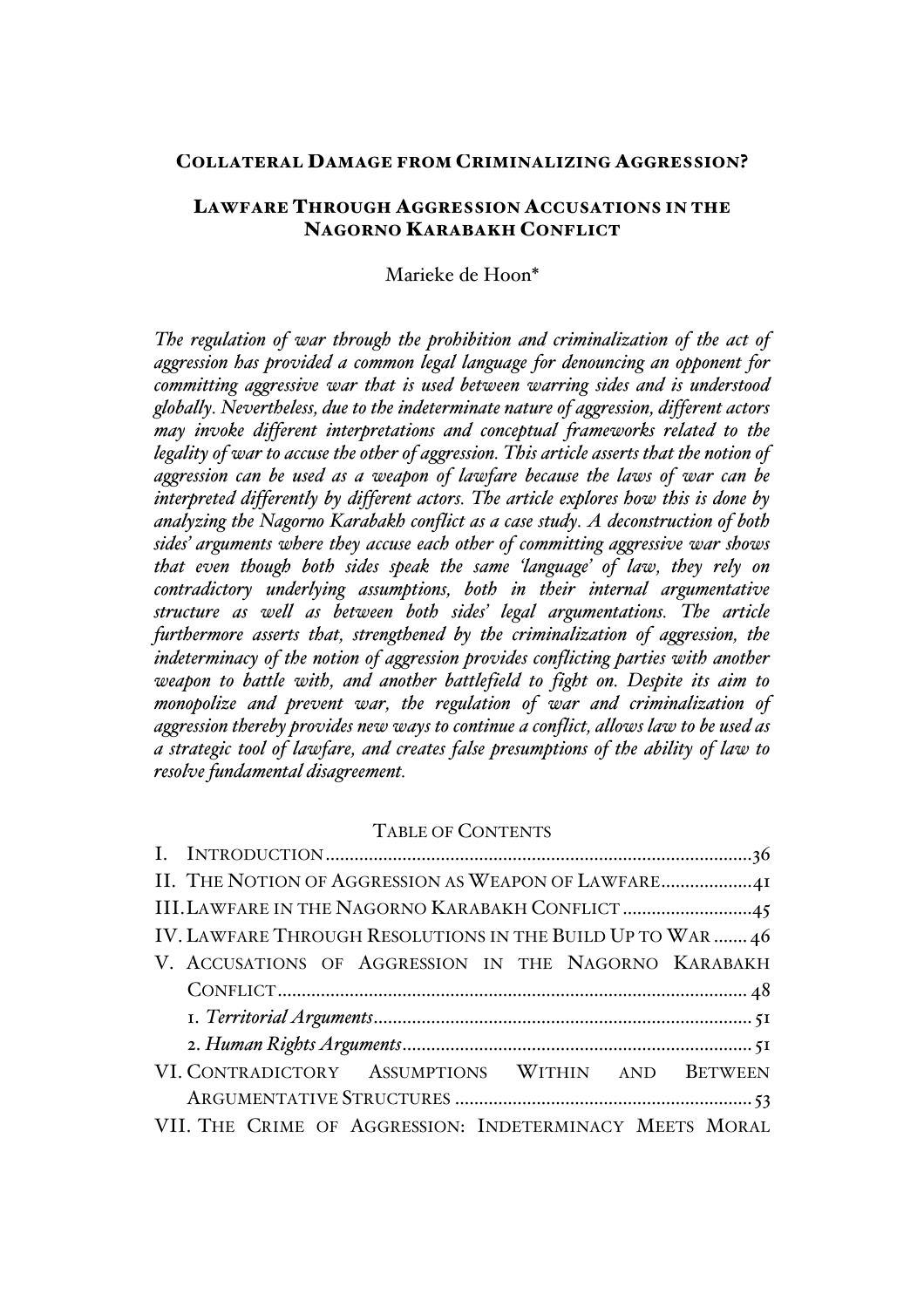# I. INTRODUCTION

On 11 June 2010, delegations from the member states of the International Criminal Court (ICC) came to a consensus agreement on the definition of the crime of aggression and a jurisdictional regime.<sup>1</sup> This outcome of the 2week long Review Conference of the Rome Statute, taking place in Kampala, Uganda, was unexpected for most followers prior to the conference, and was celebrated widely as a historic achievement. The inclusion of the crime of aggression in the Rome Statute was seen as the capstone of a century-long process to prohibit and criminalize aggressive war. The reason for this celebratory atmosphere was that what had been worked towards but not yet fully achieved at Versailles, in the interwar period with bilateral and multilateral treaties, in San Francisco in 1945, in the special working groups in the 1950s, 1960s and 1970s, in the International Law Commission in the 1990s, or in Rome in 1998, was finally on the verge of culmination.<sup>2</sup> The crime of aggression would enter into force in 2017 or soon thereafter, and with the crime of aggression, the world not only renounced aggressive war as an instrument of national policy, but agreed that it is a crime, for which individuals can be prosecuted. Moreover, it provided the norm with a hierarchically superior status, because forming part of the jurisdiction of the ICC denounces it as one of 'the most serious crimes of concern to the international community as a whole.'<sup>3</sup> In short, this enthusiasm in Kampala celebrated progress. With the crime of aggression, the world had come together to climb the barricades and take a collective stand against those considering aggressive war.

 <sup>\*</sup> Doctoral Candidate at Vrije Universiteit (Amsterdam), Faculty of Law; Senior Counsel at the Public International Law & Policy Group (PILPG) and Co-Director of PILPG's Netherlands Office. The author traveled to Nagorno Karabakh in 2010 to serve as an election monitor for the parliamentary elections, and in February 2012 to speak on aggression at an international conference held<br>in Stepanakert on the legal and (geo-)political status of Nagorno Karabakh.

<sup>&</sup>lt;sup>1</sup> The Crime of Aggression (adopted 11 June 2010) Resolution RC-Res.6.<br><sup>2</sup> 'On the verge' because the Kampala amendment provides that the exercise of

jurisdiction is pending a decision to be taken by a majority of the states parties after 1 January 2017 (Rome Statute of the International Criminal Court (adopted 17 July 1998, entered into force 1 July 2002) U.N. Doc. A/CONF.183/9 (Rome Statute), available at http://www.icc-cpi.int/NR/rdonlyres/ADD16852-AEE9-4757-ABE7-9CDC7CF02886/283503/RomeStatutEng1.pdf, art. 15*bis*(3) and 15*ter*(3)). 3 Rome Statute, *supra* note 2, Preamble.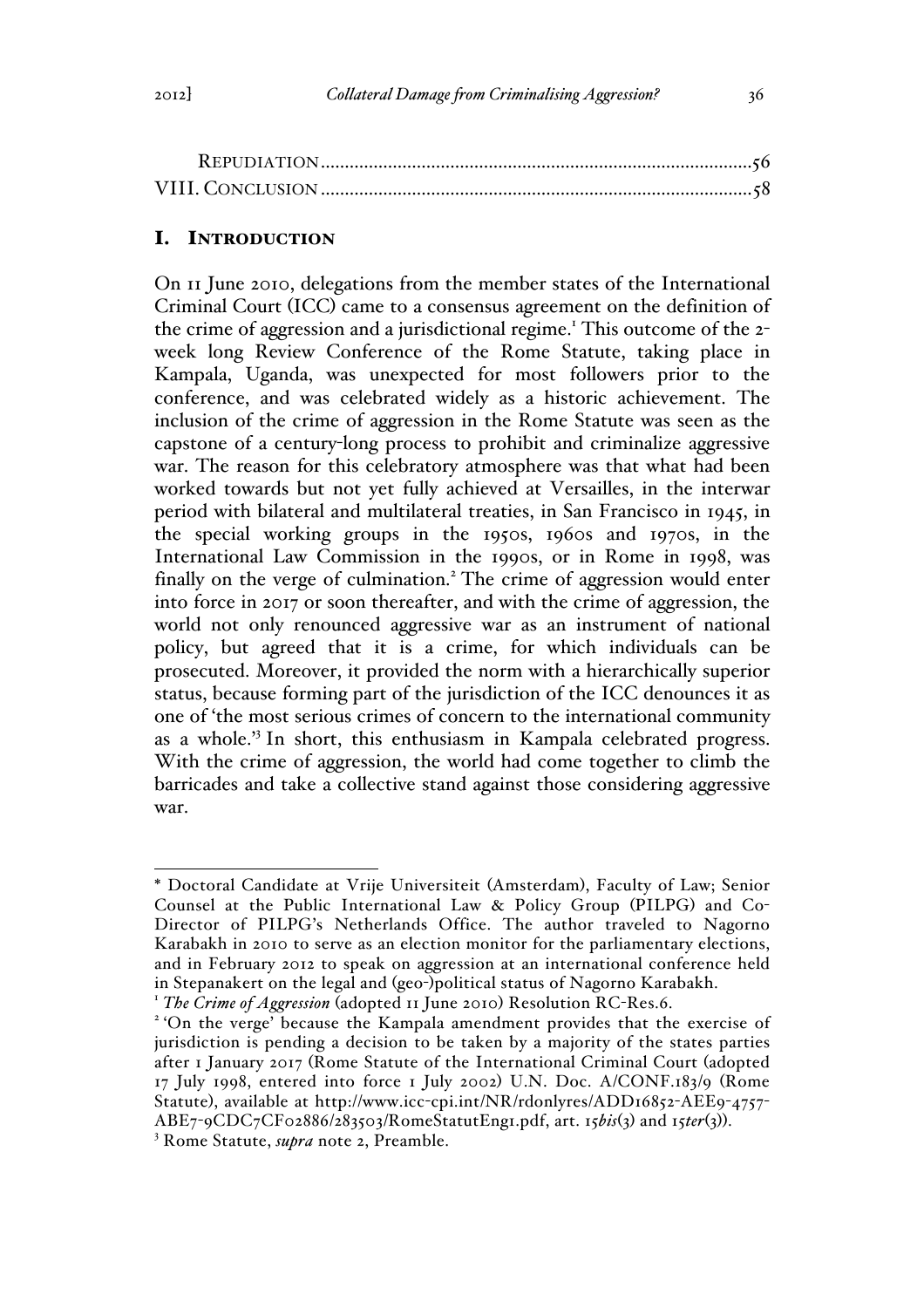Problematic with aggression is, however, that due to its indeterminate character, the notion of aggression can be applied as a useful weapon of lawfare. Its indeterminacy is caused by the fact that different actors can hold different conceptual frameworks on at least three levels that are associated with an actor's perspective on the limiting power of international law for a particular use of force. Namely, related to i) fundamentally differing world views, ii) fundamentally differing perspectives on the function of the use of force, and iii) fundamentally differing views about the source and binding nature of international law. Since these differing conceptual frameworks are based on differing and often contradictory underlying assumptions, they may lead to fundamental disagreements on the aggressiveness of a particular use of force. Despite the recent consensus agreement in Kampala, the definition of the crime of aggression's 'manifest' criterion, which provides that a prohibited use of force is only a crime of aggression if it is a 'manifest' violation of the UN Charter,<sup>4</sup> does not overcome the fundamentality of this disagreement. It does not, nor does any other part in the amendment on the crime of aggression, provide for a meta-criterion to choose between these fundamentally opposing conceptual frameworks.

Consequently, the legal concept of aggression is flexible enough to provide for different interpretations of aggression so that, in many situations, both sides in a conflict can accuse each other of aggression by both relying on legal argumentation. This method to accuse one's opponent of aggression has become increasingly powerful with the regulation of war, i.e. encapsulating the previously non-legal realm of war with legal norms, and particularly with its criminalization. As David Kennedy explained, with the development of law as vernacular of political judgment, and with the fading of distinctions of war from peace and of law from morality and politics, war has become 'the continuation of law by other means.'5 Kennedy asserts that Clausewitz was right in his assessment in his time that war is a continuation of politics with other means, but that the notion of law, and particularly its separation from politics, has changed fundamentally, as well as the separation of war from peace.<sup>6</sup> Law has become a strategic tool for military and humanitarian actors to frame a situation to their advantage. It has become a way to communicate a message, to argue for the legitimacy of one's actions and to delegitimize the opponent's actions.7

Lawfare is understood by Charles Dunlap and Kennedy as a concept that

<sup>&</sup>lt;sup>4</sup> Rome Statute, *supra* note 2, art. *8bis*(1).<br><sup>5</sup> David Kennedy, *Of War and Law* (Princeton University Press 2006) 46-47.

<sup>6</sup> Kennedy, *supra* note 5.

<sup>&</sup>lt;sup>7</sup> Kennedy, *supra* note 5, 125-126.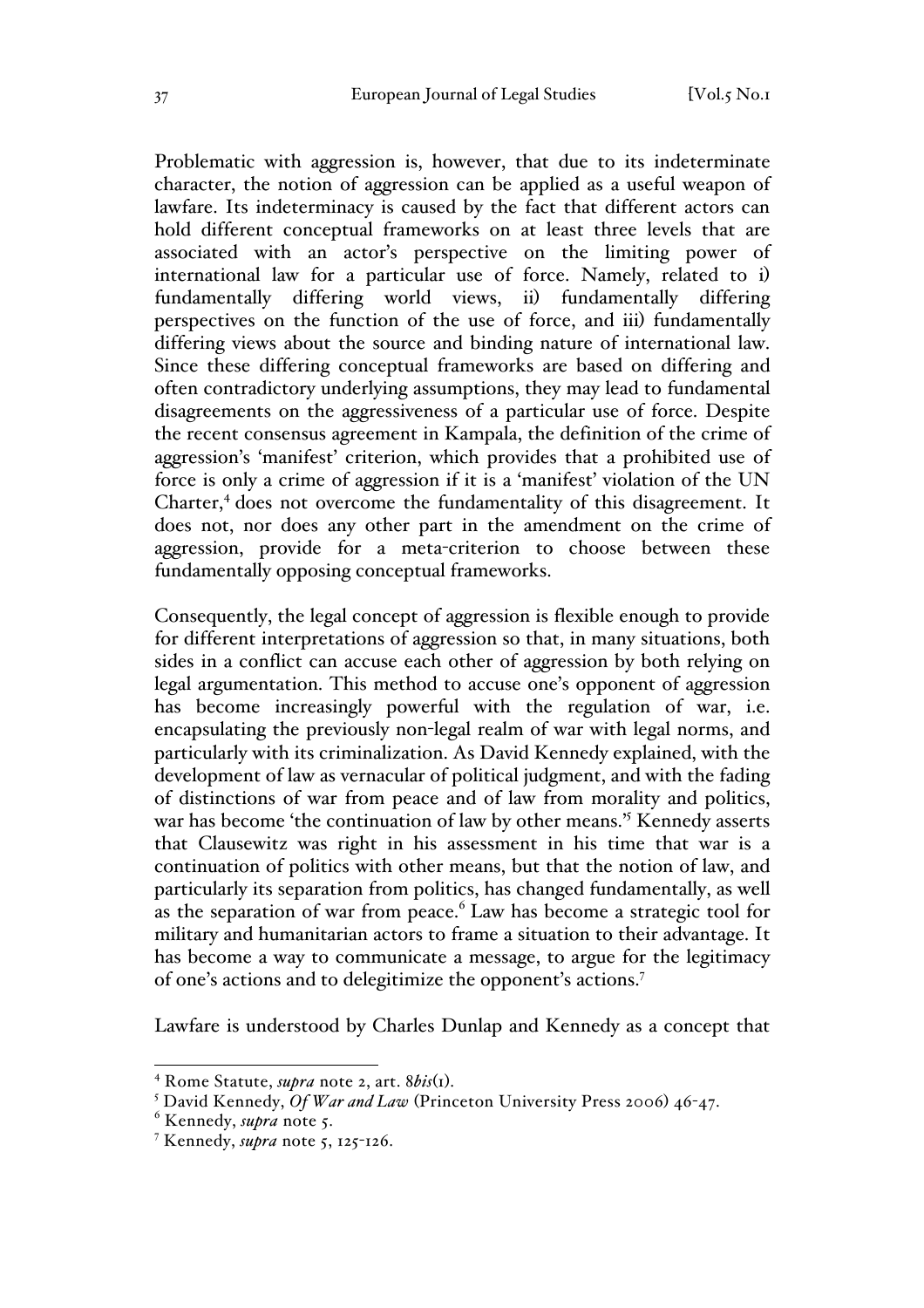helps understand how '[I]egal arrangements not only put limits on warfare, but also provide venues to legitimize the use of military force, to delegitimize the enemy, and to supplement the use of force with less destructive – and less costly – means.<sup>8</sup> The idea that the regulation of war limits politics, is outdated. Rather than limiting power, the regulation of war, and particularly the criminalization of aggression, provides for a potential intensification of the battle, by enlarging the arsenal of warring sides with the weapon of lawfare. The effect of this regulation is the continuation of the struggle not only on the battlefield, but also in the arena of the law.

*How* the notion of aggression is usable as a weapon of lawfare becomes apparent when looking at particular conflicts to see how the arguments accusing an opponent of aggression are structured. This article analyzes the Nagorno Karabakh conflict as a case study to illustrate how the regulation of war can allow for this strategic use of law. To do this, the article deconstructs the argumentative structure of both sides in the conflict.

Nagorno Karabakh is a mountainous area in the South Caucasus, predominantly inhabited by a people of Armenian descent, but internationally recognized as part of neighboring Azerbaijan, yet *de facto* independent for over 20 years. When the Soviet Union was on the verge of collapsing, the smoldering conflict about the status of Nagorno Karabakh blazed into open warfare between Azerbaijan and Armenia between 1991 and 1994, and is to date an ongoing 'frozen conflict' with a fragile ceasefire. What began<sup>9</sup> with a resolution adopted on 20 February 1988 by the local Soviet of the Nagorno Karabakh Autonomous region of Azerbaijan to leave the Azerbaijani Soviet and join the Armenian Soviet, led to open demonstrations in Nagorno Karabakh's Armenian-dominated capital Stepanakert, followed by counter-demonstrations in Azeri-dominated cities in the area, violent incidents in the following days, deportations of Azeris from Armenia and Armenians from Azerbaijan, further intensification of violence on both sides, and eventually the outbreak of

 <sup>8</sup> Wouter G. Werner, 'The Curious Career of Lawfare' (2010) 43 Case W. Res. J. Int'l L. 61, 66.

<sup>&</sup>lt;sup>9</sup> The roots of the conflict date back much longer than 1988, and in the months before February 1988, there were other violent inter-communal incidents as well. However, according to Thomas de Waal, who wrote an authoritative, balanced and insightful account on the Nagorno Karabakh conflict, the beginnings of the armed conflict in the early 1990s is usually connected to the uprisings in February 1988 following the resolutions to join the Armenian Soviet, Thomas de Waal, *Black Garden. Armenia and Azerbaijan Through Peace and War* (New York University Press 2003) 18.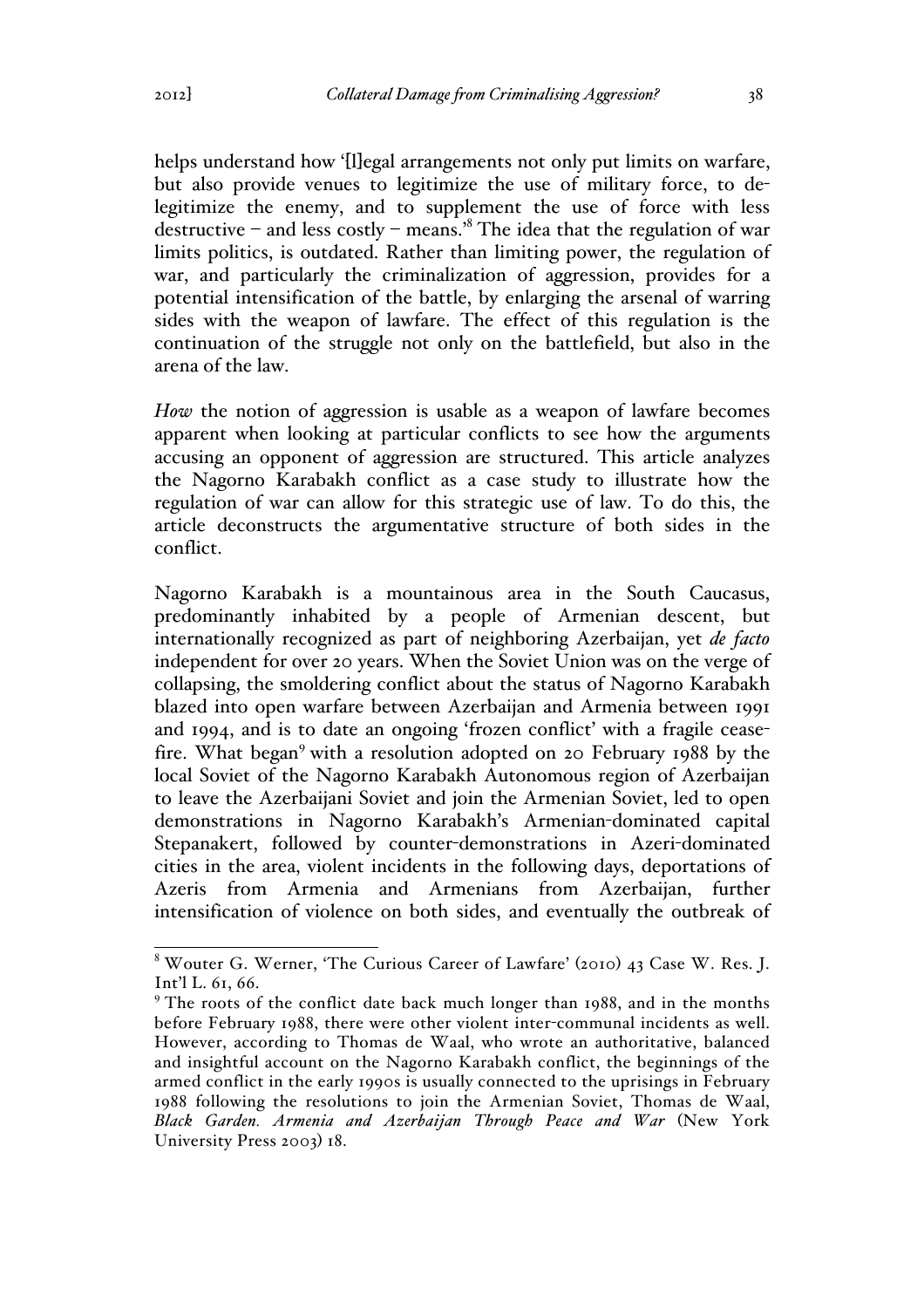war in 1991. The resolution to join the Armenian Soviet was denied by General Secretary Mikheil Gorbachev because he feared setting a precedent by making concessions in this dispute when there were at least nineteen other potential territorial disputes in the Soviet Union that were feared to erupt if he decided in favor of the resolution.<sup>10</sup> Due to the collapse of the Soviet Union and international recognition of Azerbaijan and Armenia as independent states, the inter-communal conflict on the status of Nagorno Karabakh became an inter-state conflict between Armenia and Azerbaijan, and in the eyes of the Armenian-dominated Nagorno Karabakh that declared independence in 1991, between the proclaimed independent state of Nagorno Karabakh and Azerbaijan.<sup>11</sup> Accusations of unlawful violence thereby arose to the status of accusations of unlawful use of inter-state force; accusations of committing aggressive war.

Both sides in the Nagorno Karabakh conflict accuse each other of committing aggression. Both sides dress their positions in legal terminology to convince the world that *they* are law-abiding but that the other is the violator, the aggressor. By these accusations and by invoking law to convince the world of the wrongfulness of the other's behavior, legal argument is used not so much to convince the *opponent* of the rightness of one's claims, but rather for the purpose of winning in the forum of global public opinion, which has come to form the other battlefield, called international law.

This article aims to demonstrate how the notion of aggression is invoked and becomes usable for lawfare.<sup>12</sup> The main argument is that, due to its indeterminacy, the notion of aggression can be used as a weapon of lawfare, which becomes increasingly powerful with its criminalization due to an inherent morality attached to (international) criminal law. The regulation of the legality of war and particularly the criminalization of aggression increases the powerfulness of this means of lawfare by providing a common legal 'language' that is understood globally and that allows for a strong denunciation of the opponent as an aggressor, i.e. a criminal and enemy of mankind. As an illustration of how accusations of aggression can be used for lawfare, the arguments that both sides in the Nagorno Karabakh conflict use to accuse the other of aggression are deconstructed to analyze the assumptions upon which they are based. This analysis shows

<sup>&</sup>lt;sup>10</sup> De Waal, *supra* note 9, 13.<br><sup>11</sup> Even though Nagorno Karabakh has declared its independence in 1991 and has been *de facto* independent from Azerbaijan since, no state has recognized it as an independent state, not even Armenia.

 $12$  For this interpretation of lawfare, I rely particularly on the works of Charles J. Dunlap, Jr., 'Lawfare Today: A Perspective' (2008) 3 Yale J. Int'l. Aff. 146, Kennedy, *supra* note 5, and Werner, *supra* note 8.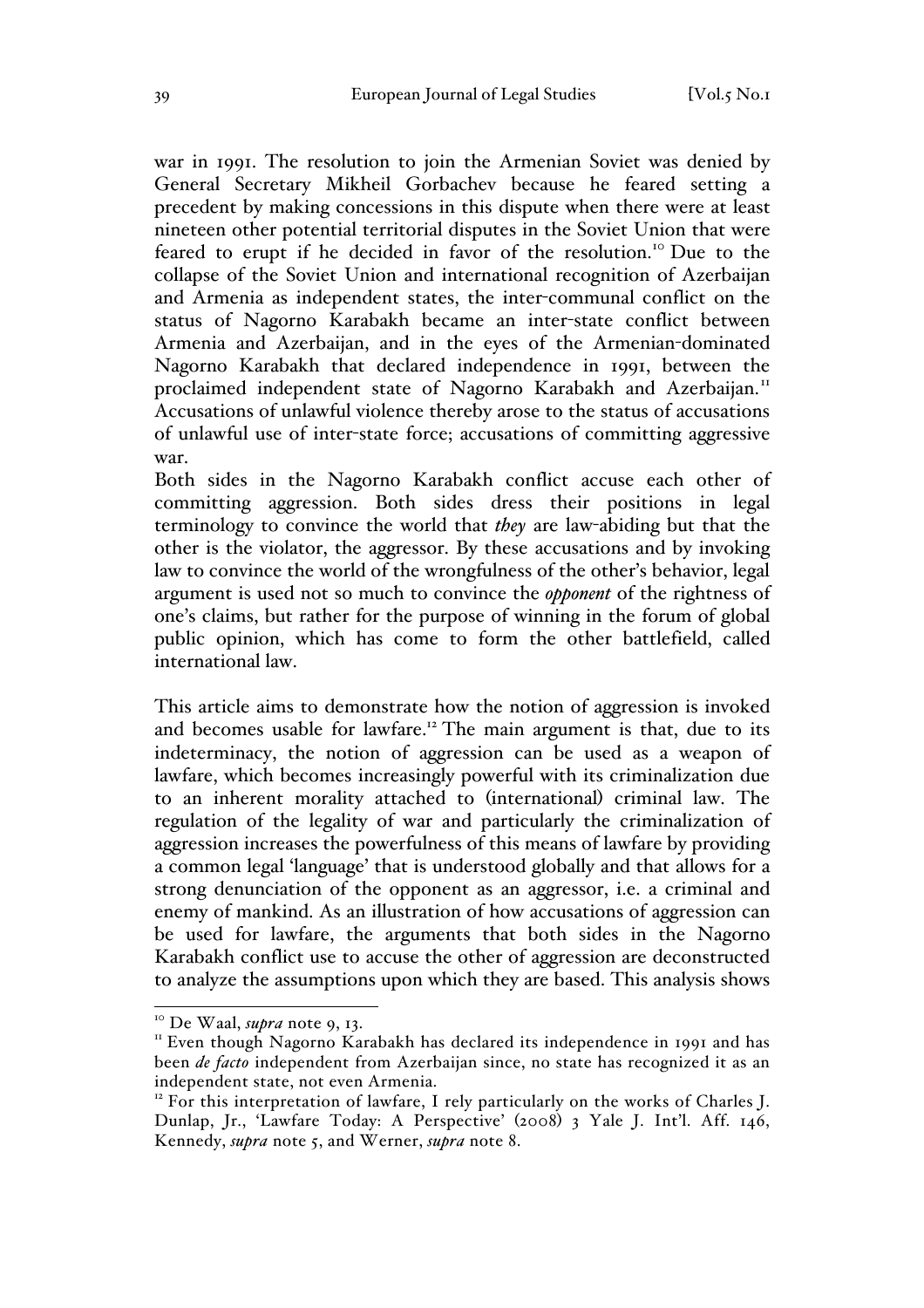that even though they both speak the 'language' of law,<sup>13</sup> they rely on differing and often contradictory underlying assumptions with regard to the notion of aggression that they employ when posing their arguments against each other. Different conceptual frameworks are applied depending on the type of argument that is being rebutted. The result is that their arguments not only contradict when put opposite one another, but are also internally contradictory. This is a symptom of the indeterminacy of the notion of aggression. *Because* of its indeterminacy, the notion of aggression lends itself to being used as a weapon of lawfare in conflicts where the legality of the use of force is disagreed on.

The reasons to choose this particular conflict as an illustration of this argument for the purpose of this article include that by spending time in the area recently and having the opportunity to listen to discussions on the conflict and the accusations of aggression, I found this a particularly telling example of how aggression as a legal concept can be invoked by both sides to argue their case. However, in other conflicts, similar patterns to those described in this article can be seen. Even though the crime of aggression, as included in the ICC's Rome Statute, is not directly applicable to this conflict,<sup> $14$ </sup> the relevance of discussing the criminalization of aggression in light of the Nagorno Karabakh conflict lies not in the direct applicability of the legal norm for adjudication, but in the way that the process of regulating and criminalizing creates other, counterproductive effects in the usability of the legal norm for lawfare.

Where David Kennedy explores the interrelatedness of law and war in the context of the Charter of the United Nations and the collective security system, this article seeks to further develop this analysis of the regulation of war by exploring this in the context of the crime of aggression, the capstone of the regulation of war. Moreover, where Kennedy insightfully describes the fluidity and diversity of the legal context to assert that the laws of war allow for diverse interpretations, this article adds to this by demonstrating *how* this occurs. Furthermore, the article also aims to add to the discussions on the crime of aggression by applying the understandings of the lawfare discussion to the aggression debate and pointing to the potential collateral effect of criminalizing aggression by

<sup>&</sup>lt;sup>13</sup> See on the international laws about war as a common legal vocabulary for assessing the legitimacy of war, Kennedy, *supra* note 5.

<sup>&</sup>lt;sup>14</sup> Neither Armenia nor Azerbaijan is a state party of the International Criminal Court, and there is no reason to assume that the Security Council would be interested in referring this situation as such, besides the fact that the crime of aggression is not operative, and won't be until at least 2017. And even then, there needs to be new aggression in order to meet the temporal requirement of Article 11 Rome Statute.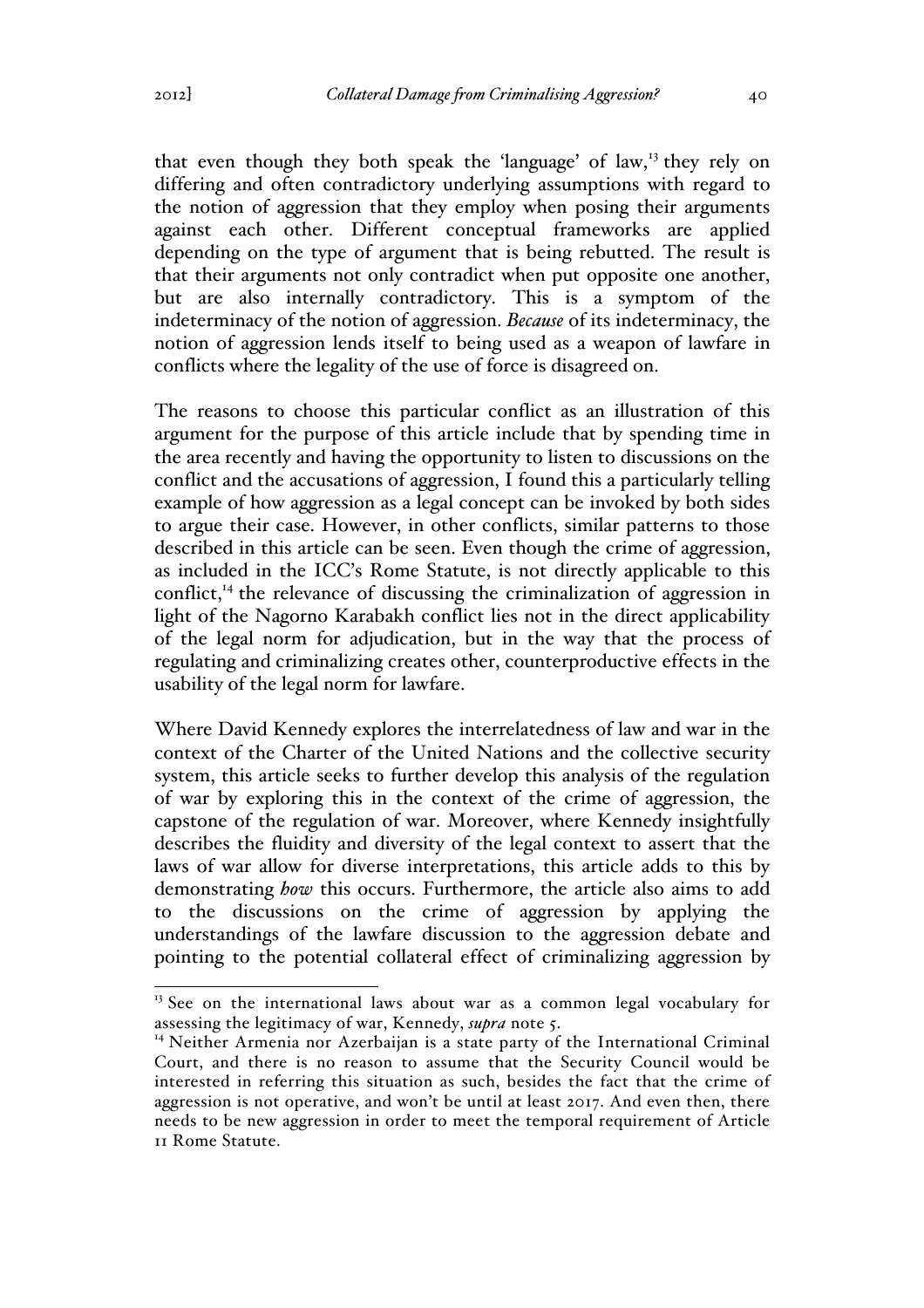providing conflicting parties with another weapon to battle with, and another battlefield to fight on.

### II. THE NOTION OF AGGRESSION AS WEAPON OF LAWFARE

The Nagorno Karabakh conflict finds itself militarily at a stalemate, even though this may be changing with the way Azerbaijan is currently building its military. For over 20 years, the Armenian Karabakhis, helped by Armenia, have been effectively controlling the area and have formed a *de facto* independent state.<sup>15</sup> The 'international community' is not interested enough to intervene or actively push for a sustainable solution, partly because both sides need to be willing to compromise, which they are currently not. And Azerbaijan is militarily not powerful enough (yet) to invade and violently retake the area. Aside from the sniper fire in the border area, the current battle is therefore predominantly fought in the legal arena. Interestingly, both sides use the legal paradigm to add to their violent, military struggles on the ground, a legal fight on the battlefield of global public opinion and international law. In this context, Charles Dunlap defined lawfare as the 'strategy of using  $-$  or misusing  $-$  law as a substitute for traditional military means to achieve an operational objective."<sup>6</sup>

The regulation of war has turned the idea that war is a right for states  $-$  to advance objectives and interests – into a prohibition and a crime. With the term 'aggression', international law refers to interstate use of force that is not authorized by the United Nations Security Council and is not in selfdefense, following an 'armed attack'. The allegedly illegal use of force may be considered as aggression if it is directed against the sovereignty, territorial integrity or political independence of another state, or in any other manner inconsistent with the Charter of the United Nations.<sup>17</sup> This definition of aggression was adopted by the General Assembly in 1974. It also forms the basis of the definition of aggression for the purpose of the crime of aggression. In 2010, the Assembly of States Parties to the International Criminal Court (ICC) came to a consensus agreement during the Review Conference for the Statute of the ICC, to expand the jurisdiction of the ICC with the crime of aggression. For the purpose of the *crime* of aggression, the states parties added to the 1974 definition that an *individual* can be held criminally responsible for the crime of aggression if that person planned, prepared, initiated or executed an act of aggression,

<sup>&</sup>lt;sup>15</sup> However, even though clearly independent from Azerbaijan, one can wonder to what extent it is independent from Armenian influence and control.

<sup>&</sup>lt;sup>16</sup> Dunlap, *supra* note 12, 146.

<sup>&</sup>lt;sup>17</sup> *Definition of Aggression*, UNGA Res 3314 (XXIX) (14 December 1974), art. 1.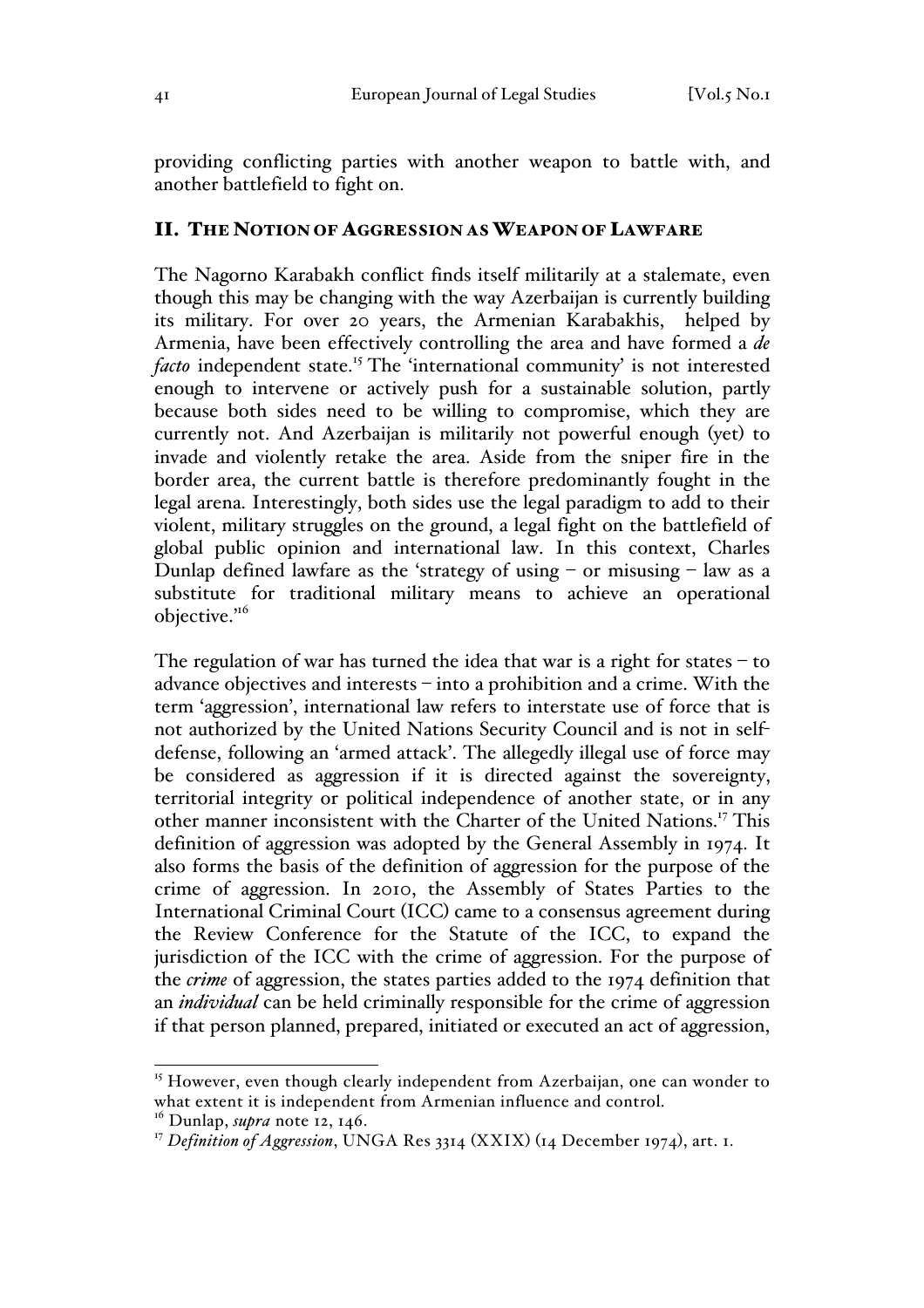and was in a position effectively to exercise control over or direct the political or military action of a state, provided that this act of aggression constitutes a *manifest* violation of the UN Charter by its character, gravity and scale.<sup>18</sup> However, even though it is called a 'definition' of aggression, neither the 1974 resolution nor the 2010 Kampala amendment provide definitive answers where fundamental disagreement exists on a particular use of force related to the indeterminacy of the notion of aggression.

The regulation of war and criminalization of the notion of aggression has provided a common legal language to denounce an opponent of committing aggressive war.<sup>19</sup> This language is used between parties and understood globally.<sup>20</sup> However, despite the similarity of the language, the analysis in this article shows that even though parties to a conflict can speak the same 'language' of law, they rely on differing and often contradictory underlying assumptions. This is possible because the notion of aggression is indeterminate. The disagreement about whether a particular use of force constitutes aggression and which side is the actual aggressor is more than merely a disagreement on the scope of the legal provision that prohibits and criminalizes aggressive war. This disagreement stems from differing conceptual frameworks with regard to the nature of international relations, the function of the use of force, and the source and binding nature of international law.

For instance, with regard to the nature of international relations, a worldview that sees the world comprised of a system of states, each in a legitimate struggle to further national interests and policy objectives, may lead to a different perspective on the legality of the use of force than a view that sees the world as a society of states, based on cooperation and interdependence. And this is very different still from a perspective on international relations based on the idea that individuals and civil society groups are relevant international actors.<sup>21</sup> Who are the main victims of aggressive war? States, the stability of a region or world, a community or people, individuals, or humanity even? One of the above, some of the above, all of the above?

<sup>&</sup>lt;sup>18</sup> Rome Statute, *supra* note 2, Article *8bis*.<br><sup>19</sup> Kennedy, *supra* note 5.<br><sup>20</sup> See Kennedy, *supra* note 5; and Werner, *supra* note 8, 67.<br><sup>21</sup> These distinctions are drawn from the English School in international theory. For analysis on the structure and normatively progressivist understanding of contemporary international relations see, for instance, Barry Buzan, *From International to World Society. English School Theory and the Social Structure of Globalisation* (Cambridge University Press 2004) and Andrew Linklater & Hidemi Suganami, *The English School of International Relations. A Contemporary Reassessment* (Cambridge University Press 2006).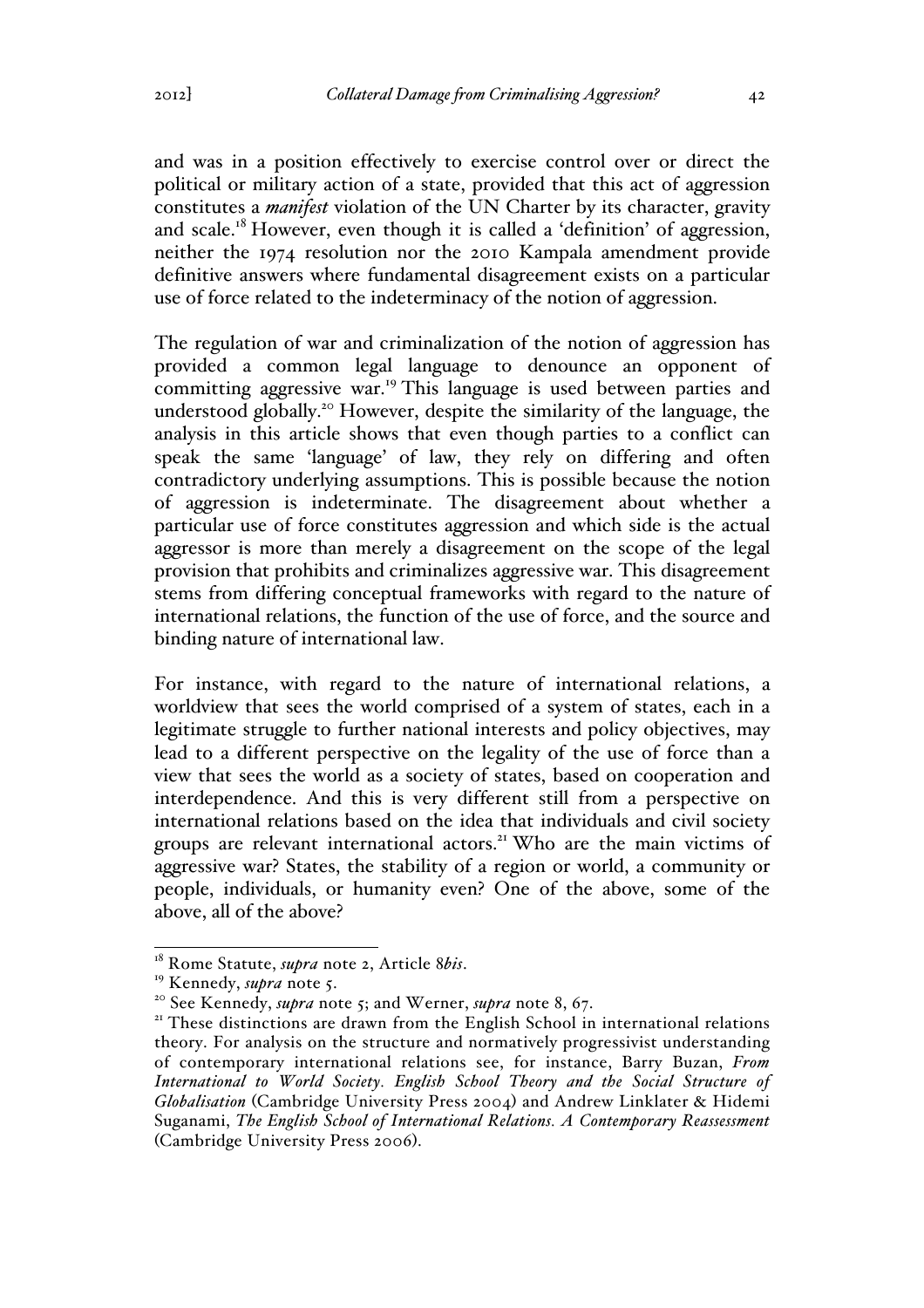The function of the use of force is another aspect of the legality of the use of force that fundamentally disagreed upon. For instance, perspectives may differ on whether force can be used to protect human rights, or, instead, to protect territory, or to protect the interests of a state, or of a community, or when the survival of a state (or of a community or a people) is at stake, or whether force can be used in the interest of stability in a region, or for protecting a *status quo*, or whether there are no circumstances conceivable in which force can or should be resorted to outside the limited scope of self-defense or Security Council authorization. Different actors apply different reasons to determine the legitimacy of a particular use of force, and they often rely on differing or even contradictory assumptions related to the function of war. Where, for example, ideas derived from the just war tradition assume war to be an instrument of law enforcement, $22$  the 'war as institution of law'-concept is based on the idea of war as an instrument of furthering policy objectives.<sup>23</sup> The two are mutually

<sup>&</sup>lt;sup>22</sup> The just war tradition arose in the European Middle Ages as a combination of the ideas of Christian thinkers, who abandoned absolute pacifism, and natural law thinkers. St. Augustine was one of the founders of just war thinking and wrote that even though wars were in principle unfavorable, a wrong inflicted by an adversary required the waging of just wars (St. Augustine, *De Civitate Dei Contra Paganos,* Book XIX, para. VII (6 Loeb Classical ed., W.C. Greene transl. 1960) 150-151). St. Thomas Aquinas developed this idea further and focused particularly on the justice of the causes of war and the rightful intention of the war maker (St. Thomas Aquinas, *Summa Theologiae*, Secunda Secundae, Quaestio 40, 1 (35 Blackfriars ed. 1972) 80-83). War was only just under certain circumstances and was a mechanism to punish wrongs. These criteria include that only a sovereign authority can wage a just war (*auctoritas*), that only certain categories of persons are allowed to engage in the use of force (*personae*), that the war has a well-defined objective (*res*), that the force has to be waged in pursuit of a valid legal claim (*justa causa*), and with the rightful intention (*animus*) (Stephen C. Neff, *War and the Law of Nations. A General History* (Cambridge University Press 2005) 49-68). 23 See Neff, *supra* note 22, 177. The 'war as institution of law'-concept assumes that

it belongs to the prerogative of states to decide on whether or not to go to war, since any other decision-making body is unable to make universally just or 'right' decisions on whether or not to engage in warfare. It regards resort to force as an accepted instrument of foreign policy and international business. War is seen as a rule-governed resort to armed force for the settlement of disputes. The war as institution of international law concept is to certain extent inspired by the writings of Thomas Hobbes. Hobbes argued that because the state of nature is a ruthlessly competitive world in which each individual and each state rightfully seeks to safeguard their own self-preservation, perpetual war is the natural condition between states (Thomas Hobbes, *Leviathan* (first published 1951, Penguin 1985)). According to Hobbes, peace can be *created* through the skillful drafting of treaties and agreements between states, but peace is not the state of nature between states. In pursuit of their own safety, two states can be in conflict with each other with each having right on its side. This idea broke decidedly with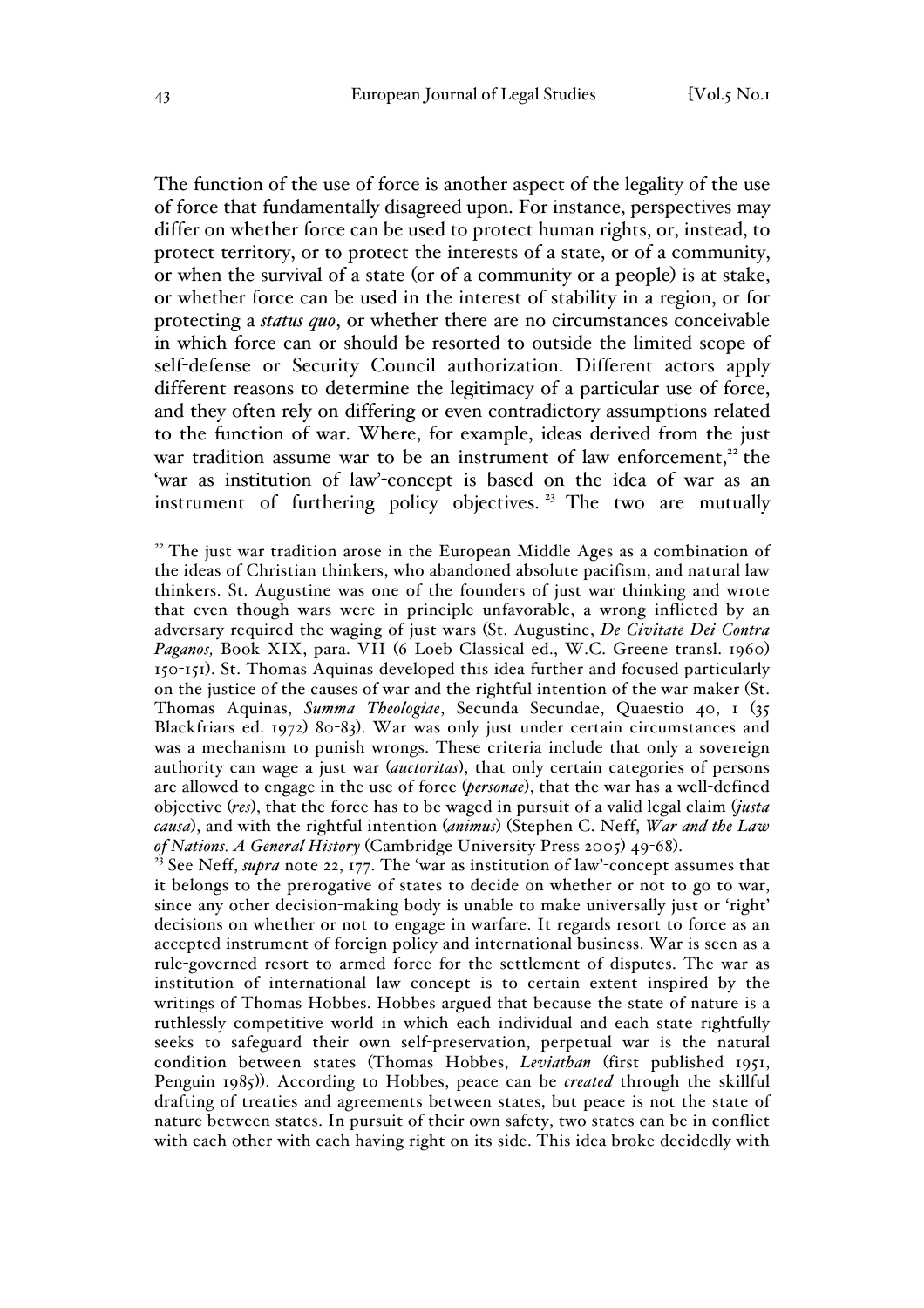exclusive, since the former relies on the presumption that war is legitimate to further a universal notion of justice, the latter assumes that war is legitimate if furthering particular interests.

The third aspect on differing conceptual frameworks related to the question of legality of the use of force is on the source and binding nature of international law. Is the law derived from the will of the state or from nature? If derived from state will, why would any state be limited by law? If it changes its will, it will no longer be bound. But if the source of international law is nature, divinity, morality or another 'higher' source detached from state will or interests, you stumble upon the problem of sovereign equality due to the question of whose interpretation of the law is leading. $24$ 

It is due to these fundamentally different perspectives related to the legality of war that the question of how to define aggression has been a source of disagreement amongst legal, political and philosophical scholars and practitioners ever since legal thinking about war started many centuries ago.<sup>25</sup> Each of these differing conceptual frameworks can rely on one out of a number of differing underlying assumptions. Any actor involved in a conflict or judging from the public opinion forum may hold any combination of the above assumptions or others on which it bases its assessment on the legality or legitimacy of a certain use of force. To make matters more complex, each actor may well apply different conceptual frameworks today than it did yesterday or will tomorrow. Moreover, it is different for a situation in one part of the world than in another, and different where other circumstances are involved. In other words, the dimensions of time, space and circumstance added to the differing underlying assumptions attached to worldviews, function of war, and source of international law, provide for an inherently complex net of conceptual frameworks that can be applied and differed upon fundamentally. Consequently, the underlying assumptions of the actors involved in or commenting on a particular conflict, and their approach to the legality of a particular resort to force, may very well differ.

the just war tradition. According to Hobbes, opposing sides could both be lawfully entitled to use force since both were exercising their natural right to survival. Hobbes held that if necessary for self-preservation, states are allowed to break treaty obligations and resort to armed force lawfully (Thomas Hobbes, *De Cive* (first published 1642, Clarendon Press 1983)).<br><sup>24</sup> This problem has been explained in much detail by Martti Koskenniemi in

*From Apology to Utopia. The Structure of International Legal Argument (Reissue with new Epilogue, Cambridge University Press 2005).* 

<sup>&</sup>lt;sup>25</sup> See for an insightful account of the history of the legal argument on war Neff, *supra* note 22.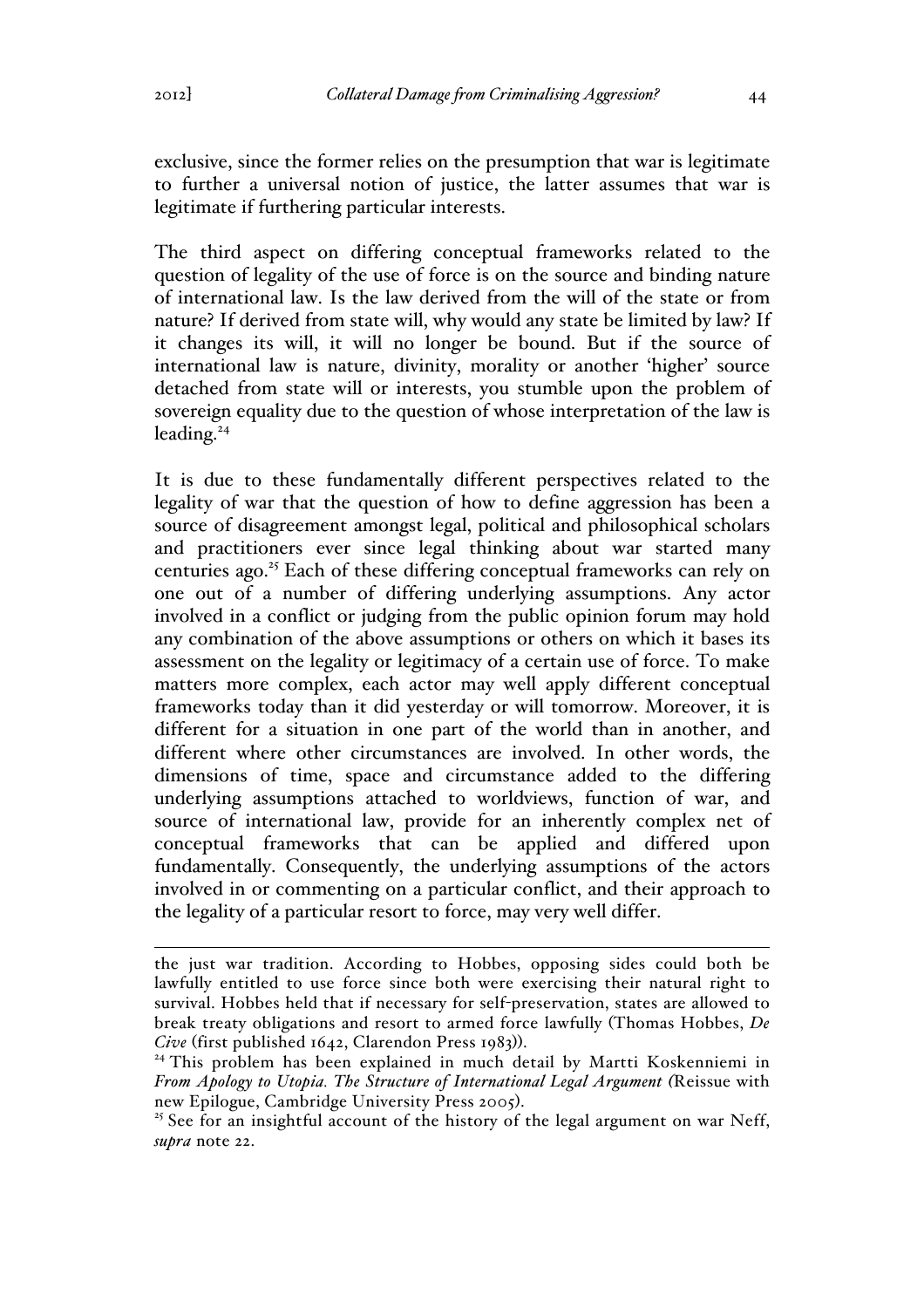It is this complexity of potential underlying assumptions and the corresponding complexity of conceptual frameworks regarding the use of force that complicates the application of law to the issue of aggression. The indeterminacy of the notion of aggression leads to fundamental disagreement on a determination of aggression in particular situations. What one actor may find lawful self-defense, another sees as aggressive war; what one may find a heroic intervention, or even a responsibility to protect, another sees as aggressive war; what one may find a rightful protection of a people's land, another sees as aggressive war; etcetera. Even though they speak the same 'language' of law, this language has a different meaning depending on the conceptual frame through which one looks at the law. They disagree and will continue to disagree because they hold different, and often contradicting, underlying assumptions.

However, despite the indeterminacy as a legal notion, the consequential difficulty of construing abstract legal rules to distinguish between legitimate war and aggression, and the accompanying reluctance of the Security Council or international tribunal to determine a situation as aggression, parties in a conflict are not shy to use the notion to accuse their opponent of committing aggression. With the increasing importance attached to the concept in international law (from renunciation<sup>26</sup> to prohibition<sup>27</sup> to crime<sup>28</sup>), the force of the accusation has also increased. To understand better how aggression can be used as a weapon of lawfare, the next sections analyze this dynamic in the context of the Nagorno Karabakh conflict. This conflict is particularly interesting because it demonstrates the indeterminacy of the notion of aggression so clearly, thereby raising questions about the limitations of law in the context of the legality of war.

# III. LAWFARE IN THE NAGORNO KARABAKH CONFLICT

Upon visiting Nagorno Karabakh, the incongruity between the *de jure* and *de facto* situation of the status of this mountainous area is striking. When looking at a conventional map, one would presume that the area forms part of Azerbaijan, and is not even directly bordering Armenia. However, when

<sup>&</sup>lt;sup>26</sup> General Treaty for Renunciation of War as an Instrument of National Policy, also known as the Kellogg-Briand Treaty or Pact of Paris (adopted 27 August 1928) 46 Stat. 2343, T.S. No. 796, 94 L.N.T.S. 57.

 $27$  Charter of the United Nations (adopted 26 June 1945, entered into force 24 October 1945) 1 UNTS XVI, art 2(4).<br><sup>28</sup> Charter of the International Military Tribunal (adopted 8 August 1945)

Nuremberg Trial Proceedings Vol. I, art 6(a); Rome Statute, *supra* note 2, art. 5 and 8*bis*.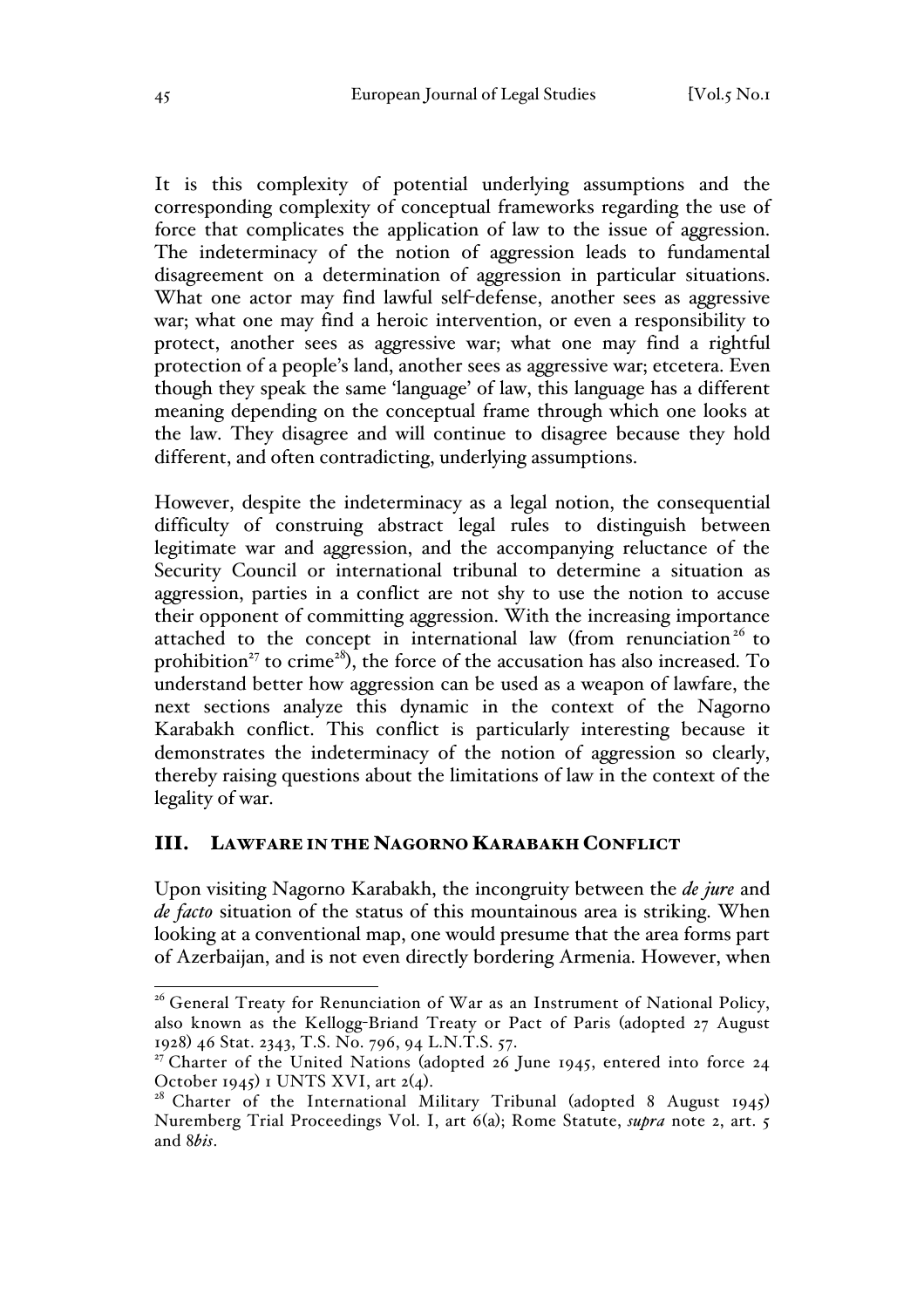actually visiting, the world of reality opens and one enters a *de facto* independent country,<sup>29</sup> that is only accessible from Armenia. It has a parliament, a government, a justice system that includes a court of first instance, a court of appeal, and a supreme court, democratic elections supervised by an electoral commission, schools, universities, civil society organizations, a television station and newspapers, and an airport waiting to be opened. And all this with a population of less than 150.000 citizens, in a state of war, and in a decidedly poor economic situation. It is a world of contradictions: in a state of war with Baku, the Armenian Karabakhis hold effective control over an area of at least  $7.000$  square  $km$ <sup>30</sup> for over 20 years now, even though no state has recognized this independence, not even Armenia.

### IV.LAWFARE THROUGH RESOLUTIONS IN THE BUILD UP TO WAR

When war broke out in 1991 shortly after the collapse of the Soviet Union and the independence of former soviet republics, Azerbaijan and Armenia were without strong military forces. This is one of the reasons that the war was fought through law at the same time as on the ground. Prior to the actual military operations, a form of lawfare on the status of Nagorno Karabakh was fought through resolutions by the local parliaments. Following the resolution of 20 February 1988 in which the local parliament of the Nagorno Karabakh Autonomous Region of Azerbaijan requested to leave Azerbaijan and join Armenia, the Armenian Supreme Soviet – the local parliament – adopted a resolution on 15 June 1988 in which it formally gave its approval to Nagorno Karabakh joining Armenia. Two days later, the Azerbaijani Supreme Soviet passed a counter-resolution to reaffirm that Nagorno Karabakh was part of Azerbaijan.<sup>31</sup> This so-called 'war of laws'<sup>32</sup> was furthered by another incendiary resolution by the local parliament of Nagorno Karabakh on 12 July to secede unilaterally from Azerbaijan and rename Nagorno Karabakh 'the Artsakh Armenian

http://www.britannica.com/EBchecked/topic/401669/Nagorno-Karabakh

<sup>&</sup>lt;sup>29</sup> At least independent from Azerbaijan, but one can wonder about the independence with regard to the amount of influence that Yerevan (Armenia) has over Nagorno Karabakh.

<sup>30</sup> Encyclopedia Britannica, available at

<sup>(</sup>last visited 18 June 2012). However, the Permanent Representation of Nagorno Karabakh in the United States estimates the area that is under the jurisdiction of the Nagorno Karabakh Republic at approximately 11.500 square km, in accordance with its Constitution of 2006, see http://www.nkrusa.org/country\_profile/overview.shtml (last visited on 18 June

<sup>2012</sup>). <sup>31</sup> De Waal, *supra* note 9, 61.

 $32$  De Waal, *supra* note 9, 60-61.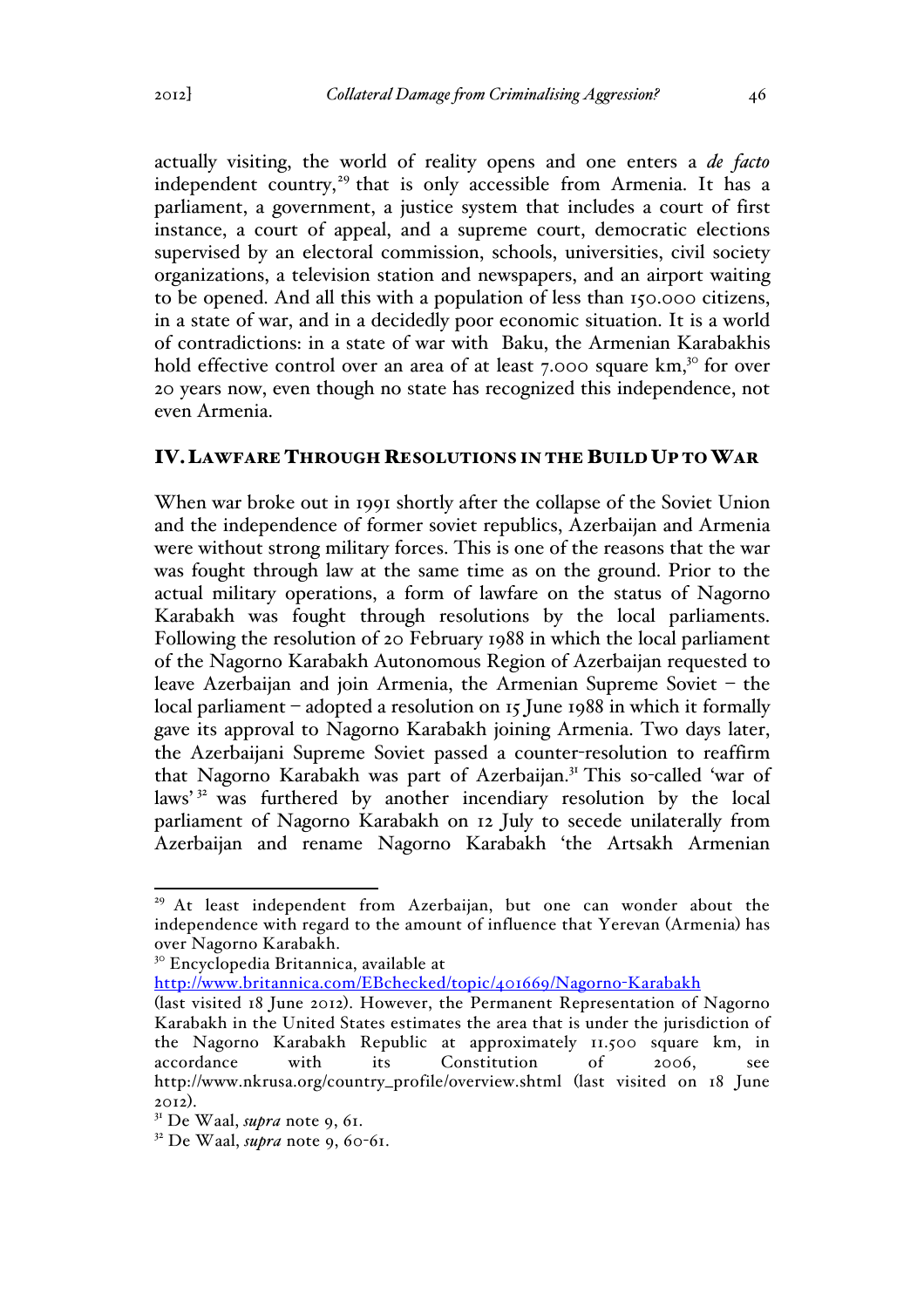Autonomous Region'.<sup>33</sup> On 18 July, this campaign of lawfare<sup>34</sup> was temporarily quelled when the full Soviet parliament reconfirmed that Nagorno Karabakh was staying with Azerbaijan.<sup>35</sup>

When the Soviet Union collapsed, the conflict increased in intensity, not only through increasing inter-communal violence, and ethnic cleansings through deportations and persecutions on both sides, but also through further legal actions on both sides. With the independence of Armenia and Azerbaijan, formally, the borders of the former soviets were maintained and became international borders. Nagorno Karabakh was internationally recognized as part of Azerbaijan. Armenia was now in danger of international condemnation for violating Azerbaijan's territorial integrity by laying claims on its territory. This was circumvented, or at least attempted, by Nagorno Karabakh's declaration of independence on 2 September 1991, three days after Azerbaijan had declared independence. The declaration of independence allowed Armenia to say that it was only an interested observer to the conflict, not a party to it.<sup>36</sup> After some failed efforts at peace negotiations, not least because Azerbaijan accused Armenians of shooting down an Azerbaijani helicopter with 22 prominent individuals on board, Azerbaijan responded by revoking the autonomous status of Nagorno Karabakh and renaming its capital Khankendi. Nagorno Karabakh responded to that with a referendum overwhelmingly supporting the independence.

The Armenians were more successful in their military strategy and more powerful because they got hold of the left-behind Soviet weaponry and were the better fighters in Soviet times. Eventually, in 1994, the mass violence ended with a *de facto* independent Nagorno Karabakh and an impassable line of contact between Nagorno Karabakh and Azerbaijan, but the political dispute remained unresolved. No international force was deployed to monitor the frontline, or line of contact, which stretched

<sup>&</sup>lt;sup>33</sup> Artsakh is a name that nationalist Karabakhi also use to refer to Nagorno Karabakh.

<sup>&</sup>lt;sup>34</sup> This strategy falls within the description of lawfare made by Qiao Liang and Wang Xiangsui where they state that the use of law can be one of many strategies where the dividing line between war and non-war becomes impossible to draw. Wouter Werner interprets their view as turning the relationship between war and politics upside down. '[W]ar is no longer the continuation of politics with the inclusion of other means; it is politics that has become the continuation – or even just one of the manifestations – of war. Werner, *supra* note 8, 65, citing Qiao Liang & Wang Xiangsui, *Unrestricted Warfare* (PLA Literature and Arts

 $^{35}$  De Waal, *supra* note 9, 61.

<sup>36</sup> De Waal, *supra* note 9, 161.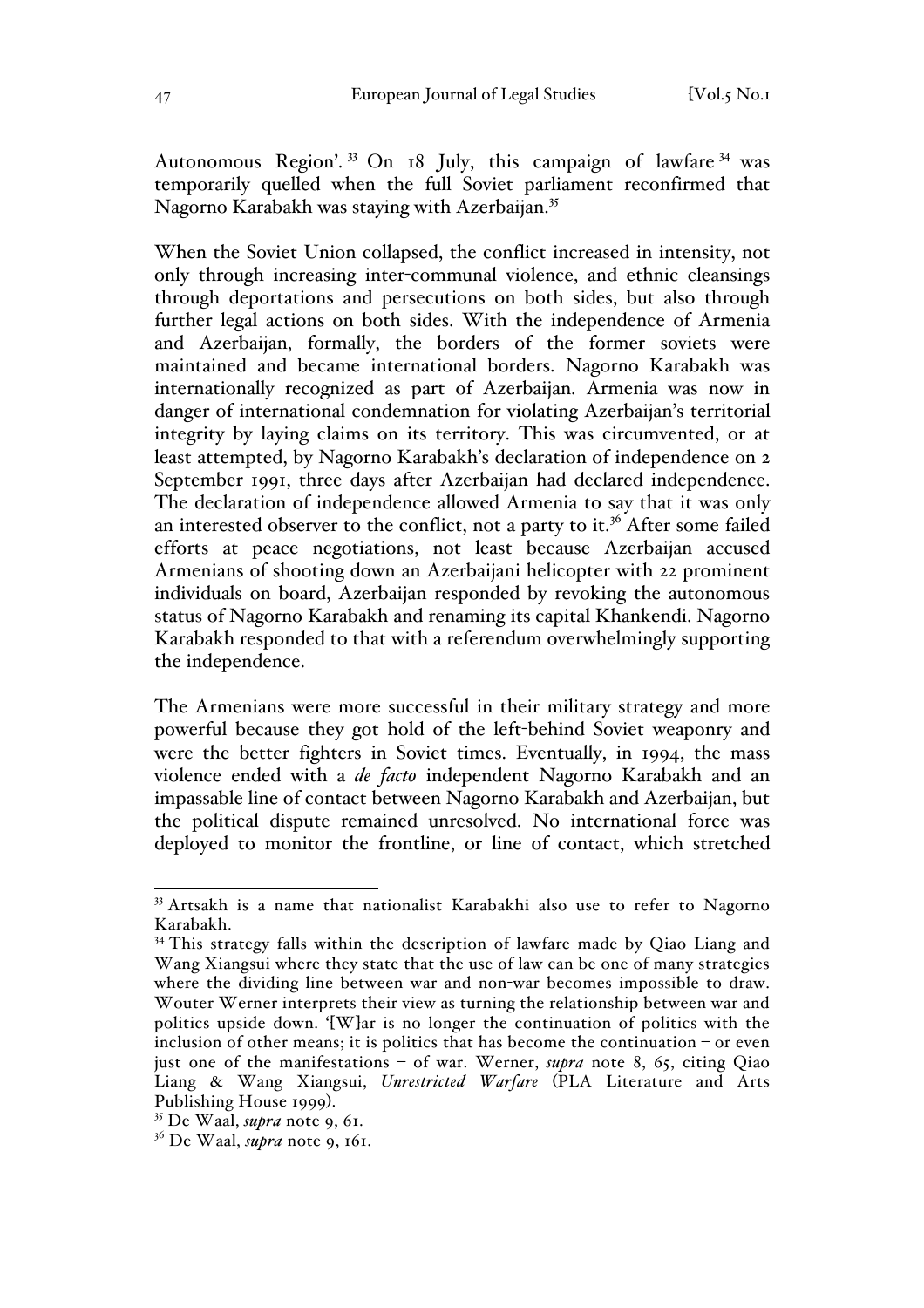approximately 180 kms,  $37$  and even though the May 1994 cease-fire agreement is still effective, a peace has never been achieved.

On the Armenian side, the area is claimed as either part of Armenia or as an independent state, historically and currently inhabited by the Karabakhis, ethnically and culturally related to the Armenian people. The Azeris, however, claim it as part of Azerbaijan, at least since Stalin made the region a part of the Azerbaijani Soviet in 1921. Furthermore, the Azeris claim that its historical ties with the region are stronger, and that, in any event, the declaration of independence of Nagorno Karabakh and claimed secession from Azerbaijan were illegal because it was enforced militarily and achieved through illegal use of armed force.<sup>38</sup>

# V. ACCUSATIONS OF AGGRESSION IN THE NAGORNO KARABAKH **CONFLICT**

Both sides accuse each other of committing aggression. Even though the notion of aggression has arisen to the status of an 'international crime', importantly for the notion of aggression is that each side is usually convinced of the correctness of its own assertion. The accused party usually believes that its use of force is legitimate, if not lawful.<sup>39</sup> As David Kennedy explained, '[i]t is hard to think of a use of force that could not be legitimated in the Charter's terms. It is a rare statesman who launches a war simply to be aggressive. There is almost always something else to be said – the province is actually ours, our rights have been violated, our enemy is not, in fact, a state, we were invited to help, they were about to attack us, we are promoting the purposes and principles of the United Nations. Something.'40

 <sup>37</sup> International Crisis Group, *Tackling Azerbaijan's IDP Burden*, Policy Briefing (<sup>27</sup> February 2012), p. 1, available at http://www.crisisgroup.org/~/media/Files/europe/caucasus/azerbaijan/b067 tackling-azerbaijans-idp-burden.pdf.

 $38$  My account of the positions and arguments of the Armenians and Azeris are drawn mainly from De Waal, *supra* note 9, conversations with individuals from both sides, and news articles from local and international media.

<sup>&</sup>lt;sup>39</sup> There are many examples in which force is claimed to be lawfully resorted to even though the legal basis was deemed absent by many others. See for instance the discussions on the scope of self-defense, particularly anticipatory self-defense, for instance regarding the current situation with Iran's nuclear build-up. Also, the discussions on Security Council authorizations. For instance the argument that the US/UK invasion in Iraq was lawful on the basis of Resolution 678 (1990), brought forward by, amongst others, Yoram Dinstein, *War, Aggression and Self-*Defence (4<sup>th</sup> ed., Cambridge University Press 2005), 294-304. A third example are the arguments put forward to claim that humanitarian intervention without Security Council authorization is legal.

<sup>40</sup> Kennedy, *supra* note 5, 80.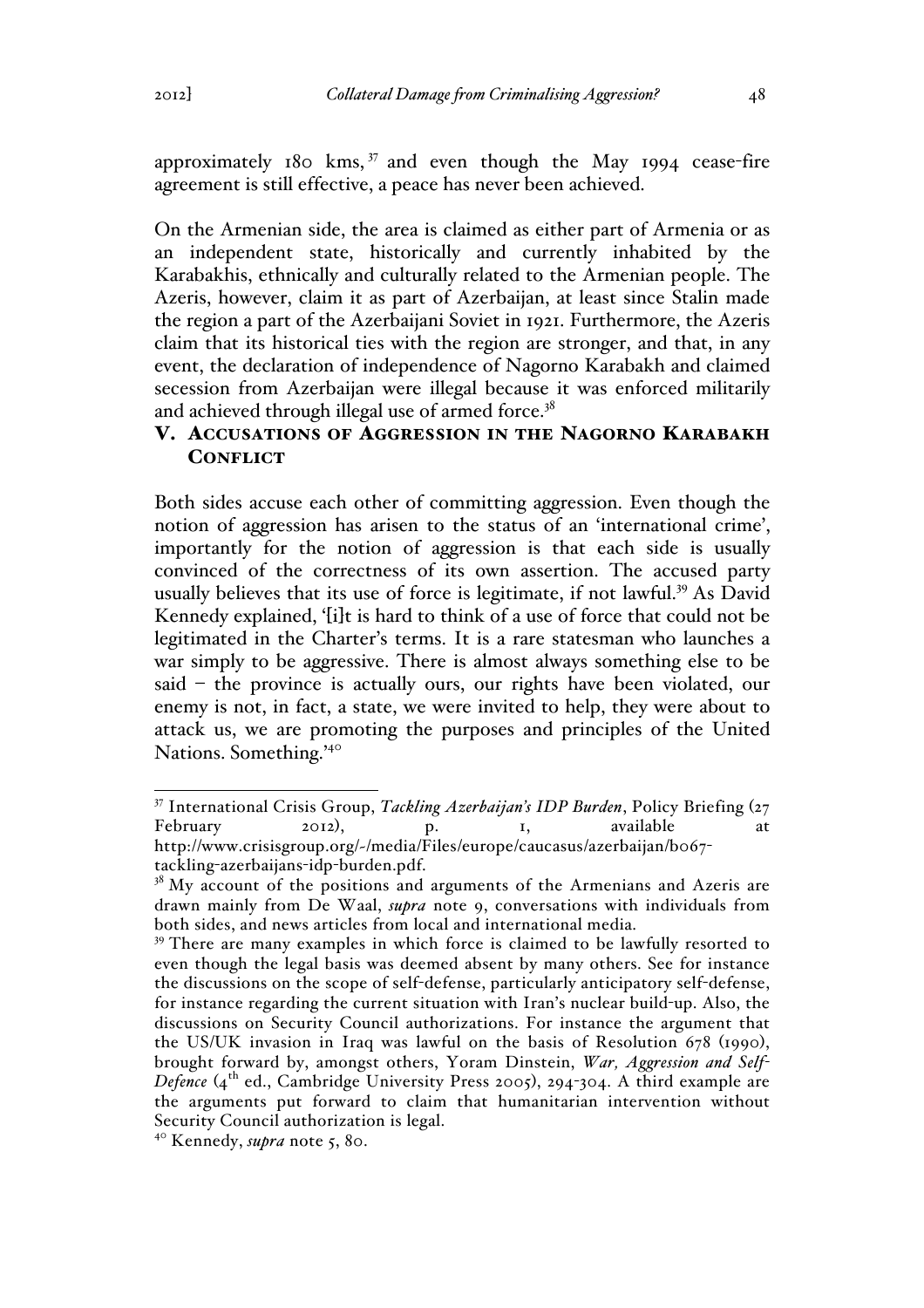But what does it say if both sides can provide a *prima facie* sound legal argument to accuse the other side of aggression? The simple answer to this is that one side must be plainly wrong. And this type of approach is usually chosen. However, in this article, I would like to take the analysis beyond this stalemate and consider the implications of mutual accusation of aggressive use of force by deconstructing both sides' arguments regarding the other's aggression. This deconstruction demonstrates that the concept of aggression is indeterminate. The consequence of that conclusion is that the application of law, and particularly of criminal law through the crime of aggression and jurisdiction over this crime by the ICC, is highly problematic. But before turning to implications, it is interesting to explore *how* the notion of aggression is used to accuse the other of committing aggression.

The Nagorno Karabakh conflict provides an interesting case study for the notion of aggression. But before analyzing the argumentative structures of both sides, it is important to justify which actors I use for this analysis. On the one hand is the Azerbaijan side. On the other, I discuss the arguments of Armenia and Nagorno Karabakh together, mainly because, even though their interests and (foreign) policy objectives may differ on several issues, with regard to the arguments regarding the use of force, they do not differ significantly. It therefore seems appropriate to discuss the aggression arguments in terms of the Azeri arguments that accuse the Armenians of aggression and the Armenian and Karabakhi Armenian arguments accusing Azerbaijan of aggression. The dominant understanding of the concept of aggression is that it applies only to the use of force between states, $4$ <sup>t</sup> even though an argument can be made that the concept of aggression should also apply to *de facto* independent states.<sup>42</sup> Since Nagorno Karabakh is not recognized as a sovereign state by any other state, one could criticize the exercise in this article on the basis of the argument that Nagorno Karabakh may therefore not be regarded as a potential perpetrator nor victim of aggression. However, since the purpose of this article is not to examine the legal application of aggression to this conflict, and therefore not to draw conclusions about whether or not Azerbaijan, Nagorno Karabakh and/or Armenia could be considered aggressors, but instead to

 <sup>41</sup> See UN Charter, *supra* note 27, Article 2(4); UNGA Resolution 3314, *supra* note 17; Rome Statute, *supra* note 2, Article 8*bis*; Declaration on Principles of International Law concerning Friendly Relations and Co-operation among States in accordance with the Charter of the United Nations, UNGA Res 2625 (XXV) ( $24$  October 1970).<br><sup>42</sup> See for this argument Alexander G. Wills, 'The Crime of Aggression and the

Resort to Force against Entities in Statu Nascendi' (2012) 10 Journal of International Criminal Justice 83.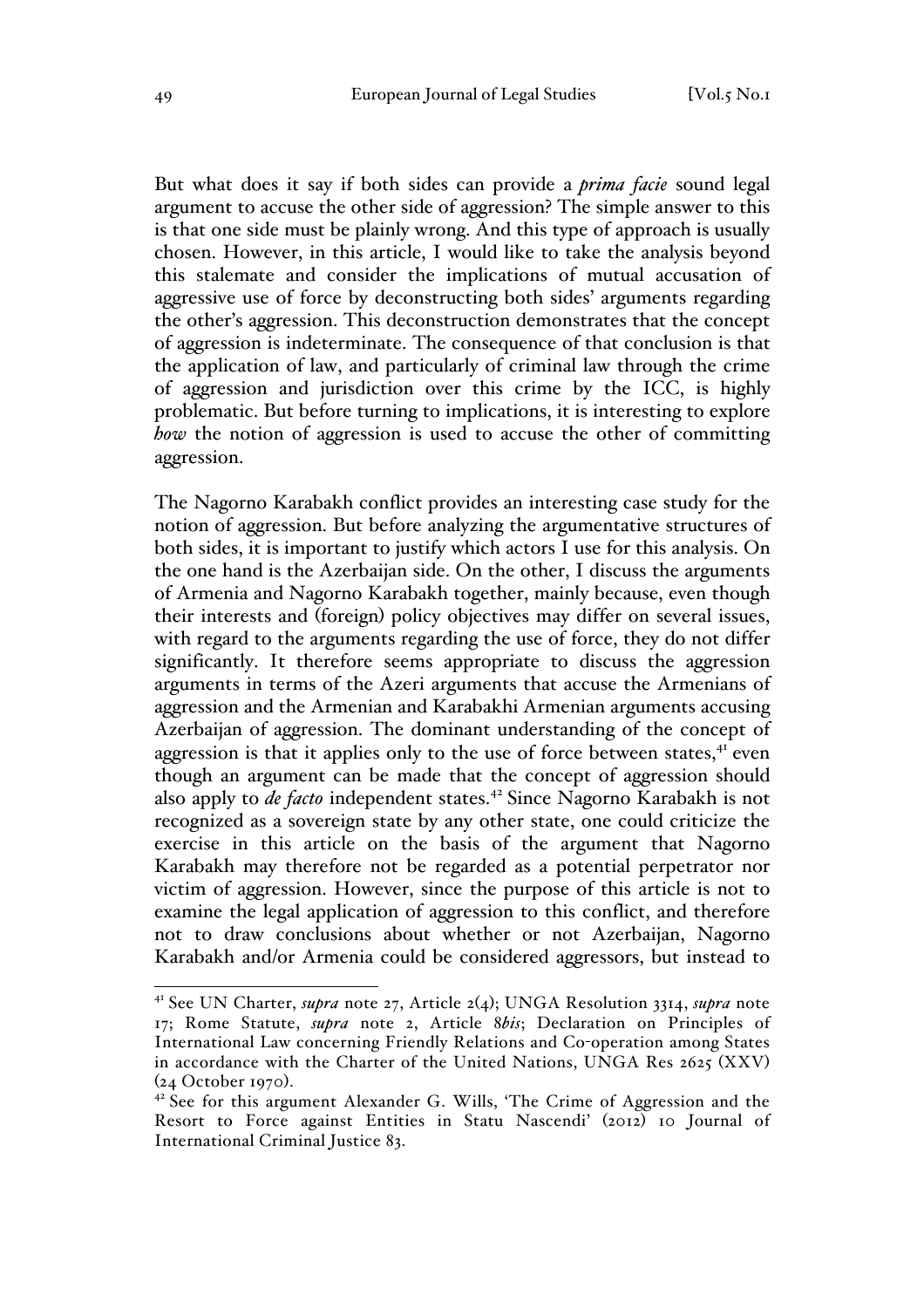study the structure of the arguments, I find it irrelevant to include the question of the status as state or quasi-state with regard to aggression into this analysis. This would only make matters more complex, without providing analytical benefits.

Regarding the method of selecting the arguments, I want to stress that this analysis is aimed to be explorative in order to illustrate a logic, rather than empirical. I do not understand Armenian, Azeri nor Russian and am therefore unable to study primary sources. The analysis is based on the many discussions over the past few years with those involved in the conflict and descriptions of experts. I have presented and discussed this analysis to regional experts and in Nagorno Karabakh. Therefore, even though the sections below may come across as rather hypothetical due to the lack of primary sources, I believe that the logic and argumentative dynamic described is a helpful illustration of this article's argument that the notion of aggression is fluid enough to be interpreted in what seem like mutually exclusive ways.

This analysis is not aimed to criticize or discuss the substance of the arguments, of either side. Instead, the focus turns to the structure of the arguments, and particularly, the structure of the legal arguments regarding aggressive use of force. There are two levels of contradictions between the underlying assumptions of the legal arguments that are used by both sides when accusing the other of aggression. First, there are contradictions between the different assumptions *within* each side's argumentative structure, and second, there are contradictions between the assumptions on the function of the use of force *between* the two sides to this conflict. In asserting that the argumentative structure of the legal argument is contradictory, I do not mean to criticize either side in the way they choose to formulate their arguments. This can be highly effective for, for instance, political purposes. Rather, it is a critique on the ability of law to deal with situations like these, or, put differently, a study of the limitation of international law when it is applied to the issue of war.

Arguments regarding aggression are directed towards the alleged unlawfulness of the use of force. For the Nagorno Karabakh conflict, one would look at the grounds on which the use of force started in 1991. The arguments that are used can be subdivided in arguments i) based on territory and ii) based on human rights discourse. Arguments that connect the lawfulness of the use of force to territorial claims are either based on (a) the idea that territory belongs to a community or a people, or (b) that it belongs to a state. The human rights-type arguments to legitimate the use of force either rely on (a) the individual's rights or on (b) the right to selfdetermination and self-preservation attached to a community.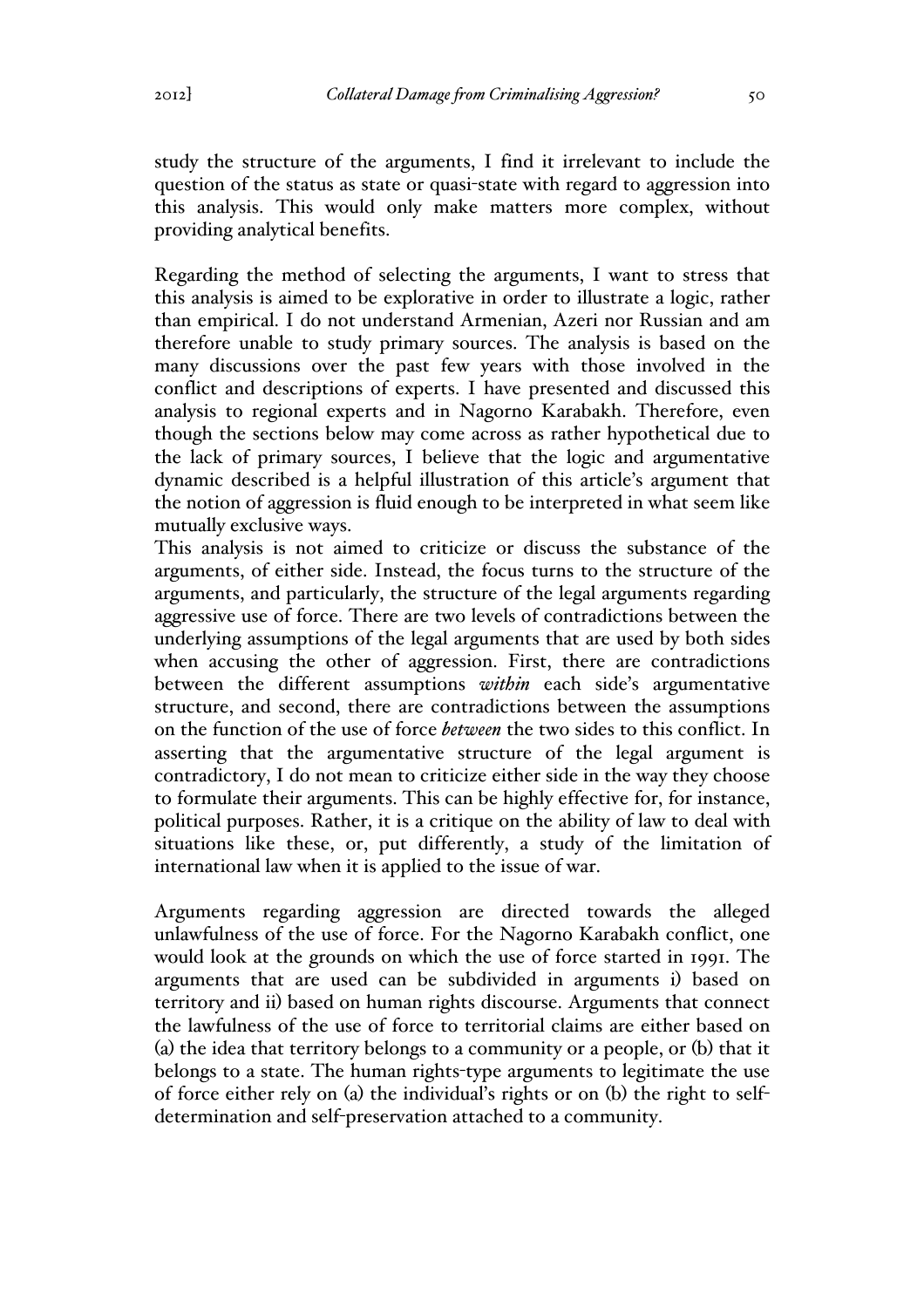### 1. *Territorial Arguments*

Both Azeri and Armenian Karabakhis claim historical ties to the area. The Armenian argument comes down to the claim that the Armenian Karabakhis have the strongest historical ties because they have lived there since before the time when the mountains formed part of the great Armenian kingdom. They buttress this, amongst others, by pointing to Armenian inscriptions and Armenian religious buildings that were built in various historical periods and are found throughout the territory. The Azerbaijani argument, on the other hand, claims that the territory belonged to Azeris and point to sources that state that the people claiming to be Armenian Karabakhis are actually  $19^{th}$  century settlers from Persia, or even Albanian descendants, making them in fact Azeris. Both these arguments are based on assumptions that connect a people to territory, that a territory belongs to a community of people or a nation. I will therefore refer to these as community-based territorial arguments.

These arguments that refer to historical claims are often taken into, what I call, state-based arguments, asserting that, because of stronger historical ties, the territory belongs to a *state*: either to Armenia or to an independent Nagorno Karabakh, or to Azerbaijan. The Armenian argument puts forward that the area belonged to the great Armenian kingdom and should therefore naturally belong to the current Armenian state, or, alternatively, be an independent Karabakhi state, Nagorno Karabakh. They buttress their state-based claim by asserting that Stalin's reassignment of Nagorno Karabakh from Armenia to the Azerbaijani Soviet in 1921 was unjustified and illegal, merely an appeasement towards Turkey. International law cannot accept this illegality and injustice, and the use of force to protect Nagorno Karabakh from illegal annexation is therefore justified. The Azerbaijani state-based argument is that Nagorno Karabakh was part of the Azerbaijani Soviet before the collapse of the Soviet Union, and, pointing to the *uti possidetis* principle, that therefore the contested area belongs to the state Azerbaijan. Any use of force against this territory is therefore a violation of Article  $2(4)$  of the UN Charter, which protects the territorial integrity of (*de jure*) states.<sup>43</sup>

#### 2. *Human Rights Arguments*

However, because neither of these community-based and state-based arguments that are grounded on the legality of using force for territoriality

 <sup>43</sup> Even if a state has become a 'failed state', international law is still widely believed to regard the entity as a state under international law, as long as it at one point met the Montevideo criteria of statehood and was recognized as an independent state by other states (which and how many suffices remains unclear and part of the political domain, as was reiterated by the Kosovo situation).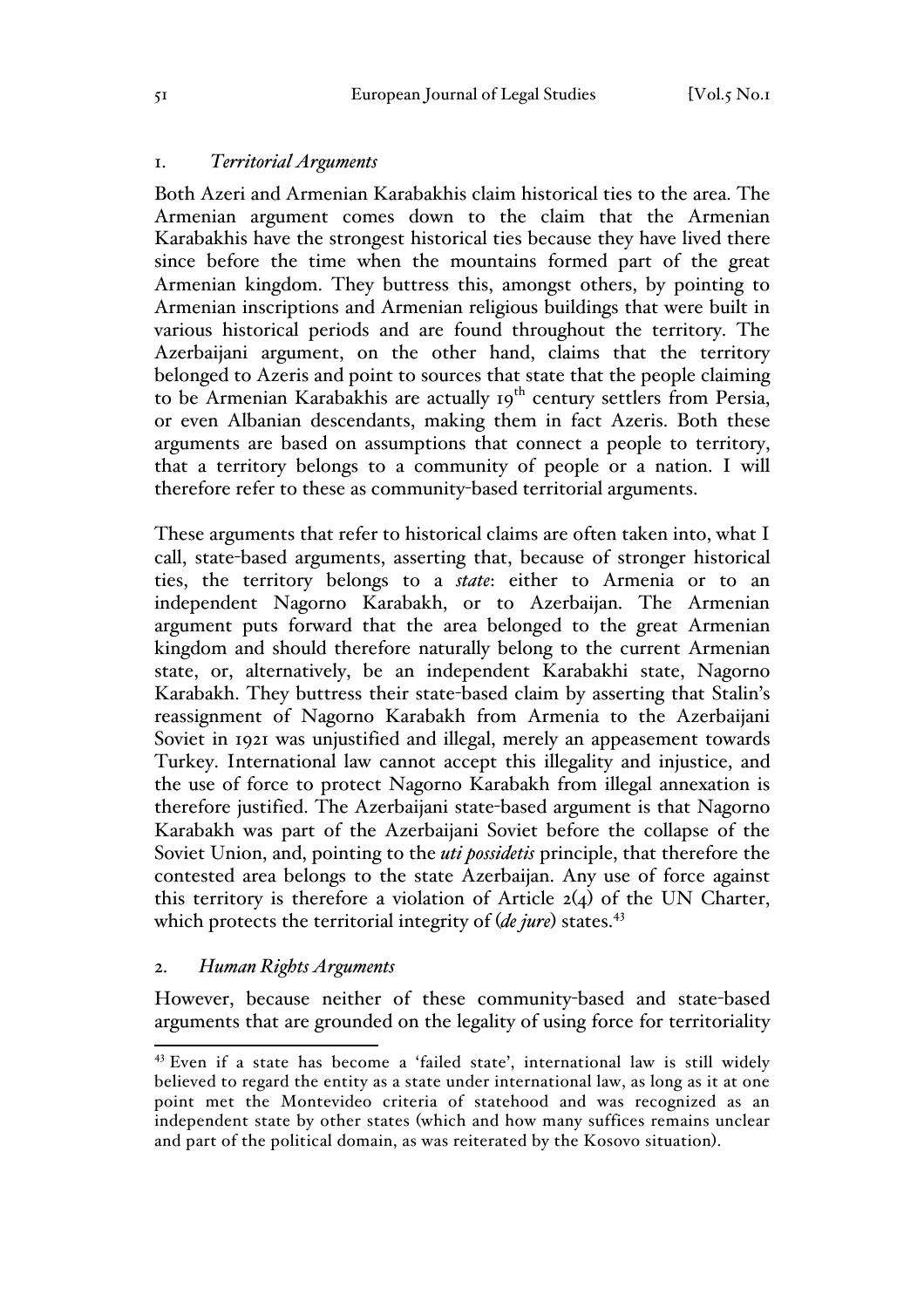provide a legal solution to the dispute and do not convince the opponent of revoking its claims, they are supplemented by human rights arguments – usually individual-based arguments. The Armenian argument is that force is to be used because the human rights of the individuals from Armenian descent are violated by Azeris through persecution, and these rights can be vindicated and protected by using force. The individual-based counterargument of the Azeri side is that it is they, not the Armenians, that are entitled to use force, in order to protect the human rights of Azeri individuals, who are persecuted and ethnically cleansed by Armenians. They point to the now almost entirely Armenian population of Nagorno Karabakh as evidence, since during the Soviet period Azeris made up approximately a quarter of the population.

In addition, there are two other human rights based arguments from the Armenian side, but they are community-based arguments. First is an argument based on self-preservation. The argument is that their resort to force is lawful because the Armenian Karabakhis as a 'people', as opposed to individuals, are under threat of extermination. They argue that living under Azerbaijani rule will cause (further) persecution. For selfpreservation, the community is entitled to defend itself, and therefore can lawfully resort to force. And another state, Armenia, is entitled to assist a people that would otherwise be in danger of extinction. This resembles a Hobbesian approach. Hobbes wrote that for self-preservation, there would always be the right to resort to all means. Hobbes derived the idea of selfdefense of a state from the right to self-preservation of any individual. Therefore, a community that fights to protect itself from extermination would in the opinion of Hobbes and many thinkers in the 'war as institution of law'-concept of the use of force, be a resort to force in accordance with the law.<sup>44</sup> Hobbes therefore held that if necessary for selfpreservation, states are allowed to break treaty obligations and resort to armed force lawfully.45

A second community-based human rights argument that the Armenian side invokes is a self-determination argument. Namely, that resort to force by Armenia is justified to assist secession because the internal right to selfdetermination is denied to the Karabakh people, due to violence against the Karabakhis and the lack of ability to pursue political, economic, social and cultural development. They argue that they should be granted independence by asserting that they are 'subject to alien subjugation, domination or exploitation outside a colonial context', which is declared a violation of the right to self-determination in the Declaration on Friendly

 <sup>44</sup> See Neff, *supra* note 22, 177 and further.

<sup>45</sup> Hobbes, *De Cive*, *supra* note 23. See also Hobbes, *Leviathan*, *supra* note 23..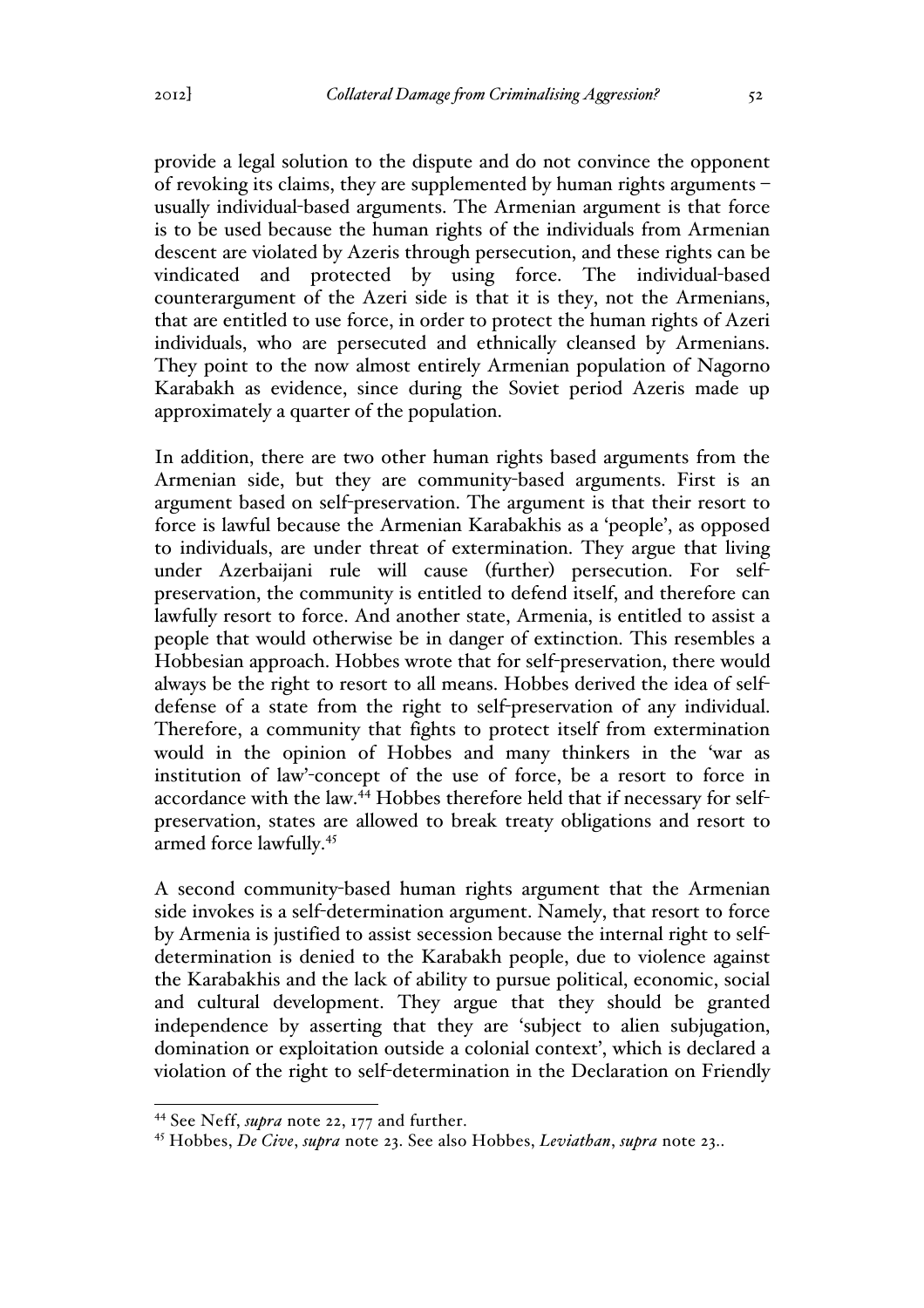Relations <sup>46</sup> and which was recognized as grounds for external selfdetermination by the Canadian Supreme Court in the *Quebec* case.<sup>47</sup> In addition, and particularly since the independence of Kosovo, they argue that the abrogation of Nagorno Karabakh as an autonomous region by Azerbaijan in 1991 and the violation of fundamental human rights, block the meaningful exercise of their self-determination, leaving no other means than secession. The Armenian use of force to ward off violators of this right and enable the exercise of self-determination is therefore justified, according to the Armenians. Particularly since Kosovo was recognized as an independent state by some states, especially Western states, $48$  because the secession of the Kosovar Albanians was deemed lawful in their opinion due to human rights abuses by Serbia,<sup>49</sup> the argument that such a 'remedial right' to independence exists in international law has been invoked increasingly.

# VI.CONTRADICTORY ASSUMPTIONS WITHIN AND BETWEEN ARGUMENTATIVE STRUCTURES

Neither of these bases for arguments (state-based, community-based or individual-based) have led to a resolution of the conflict. They have been incapable of convincing the other side. But besides being unconvincing for the opponent, if they are analyzed as *legal* arguments, relying on underlying assumptions regarding the nature and function of law, they are also contradictory. For example, the arguments described above hold contradictory assumptions i) within both sides' argumentative structure on territoriality, namely between the state-based and community-based arguments, ii) between the territorial and human rights arguments within each side's argumentative structure, and iii) between the Azerbaijani and Armenian arguments with regard to worldviews or nature of international relations.

First, applying a state-based approach to argue that use of force is legitimate because the territory belongs to this or that state, such as set out above, assumes that the world is comprised of states that have claimed parts of territory and have agreed amongst each other on a certain division

 <sup>46</sup> Friendly Relations Declaration, *supra* note 41.

<sup>47</sup> *Reference re Secession of Quebec* [1998] 2 S.C.R. 217, para 133.

 $48$  Kosovo is recognized by 91 states, most of which are Western states (including 22 EU member states), but also including few from Africa, Latin-America and Asia. See for an overview of recognitions of Kosovo: http://www.kosovothanksyou.com/ (last visited on 18 June 2012).<br><sup>49</sup> See for instance the letter from the government of the Netherlands,

recognizing the independence of Kosovo, *Brief van de Minister van Buitenlandse Zaken* (4 March 2008) Tweede Kamer, vergaderjaar 2007-2008, 29478, nr. 8.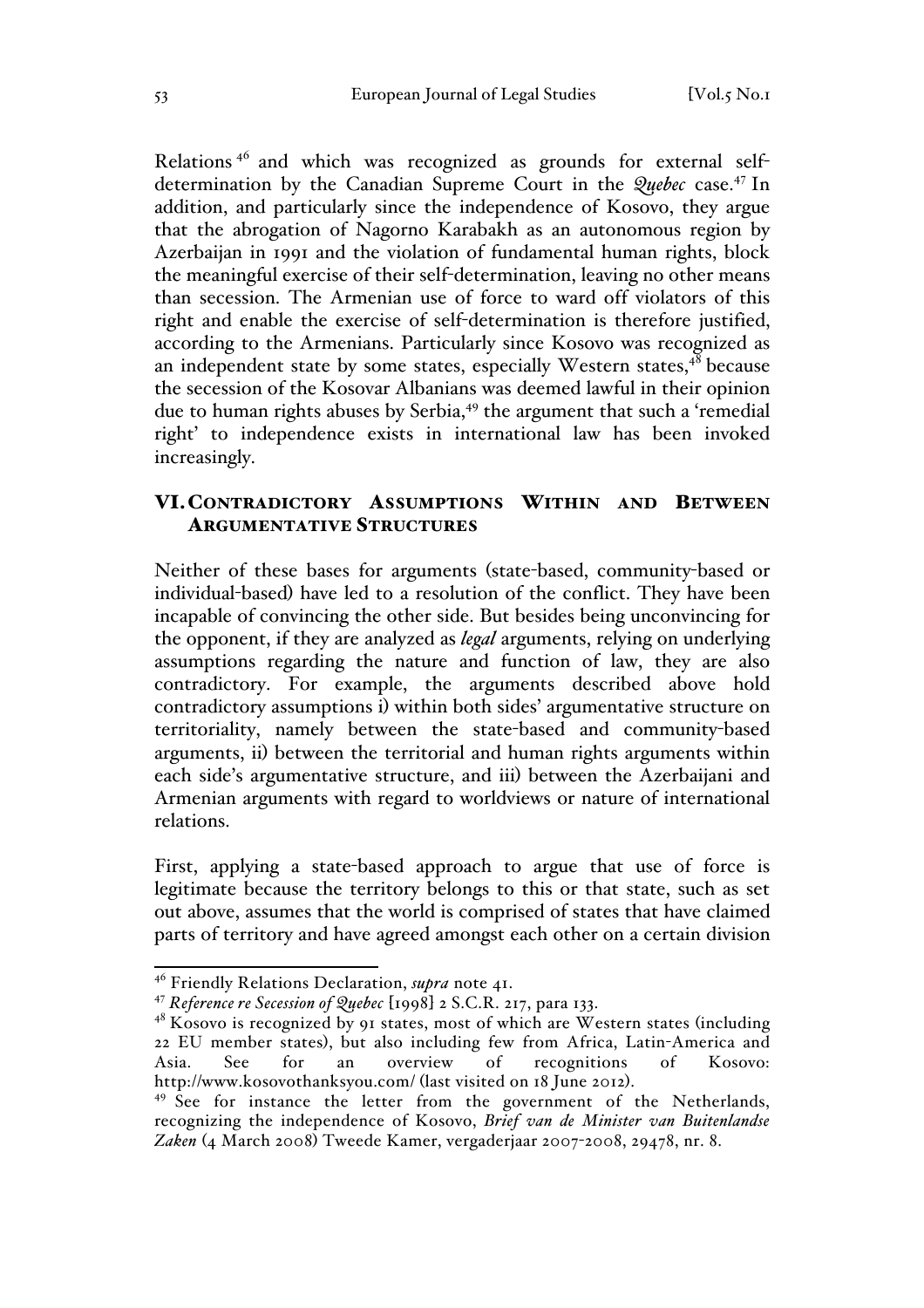thereof, and that, consequently, a certain territory belongs to a certain state. However, the community-based arguments assume the contrary, namely that it is communities, nations or peoples that have a claim over a territory, not states. In this view, statehood is derived from nation-hood, not from territorial acquisition and division amongst organizational structures called states. They often go together, but not necessarily, as numerous conflicts in the world demonstrate. Conceptually, to argue on the basis that a territory belongs to a state in the way of the state-based argument is to discredit the argument that the territory belongs to a people of the community-based argument: a territorial claim is either derived from the idea of sovereign states' rights over territory or from the idea of peoples' rights over territory, but not a combination of the two. The state- and community-based arguments are therefore mutually exclusive.

Second, the human rights-type arguments also contradict the state-based arguments. For example, to invoke an individual-based argument that armed force can be resorted to in order to protect individuals assumes that there are universal values that are applicable to any individual that belongs to humanity, that the state is a mere production of these individual rights, and that international law is to be understood as based on objective assessments of universal truths and values. This contradicts with a statebased approach, which assumes that the world consists (exclusively) of states, particular (as opposed to universal) interests, and that international law is derived from state will instead of a natural or universal law and cosmopolitan values.

Third, in addition to these internal contradictions within each side's argumentative structures, both sides also argue with each other from different and inconsistent conceptual frameworks regarding the nature of international relations. The argumentative strategy often chosen is to oppose the other's state-based argument by putting forward a communityor individuals-based argument or vice-versa. For example, against the Azerbaijani state-based reference to the UN Charter and claim that the Armenians violate Azerbaijan's territorial integrity, Armenians put forward the argument that the territory actually belongs to Armenian Karabakhi people and/or that their right to self-determination and/or individual human rights are violated. Switching between these argumentative bases is a strategy to provide for a (politically) more convincing and compelling position than the other side, and presents the conflict as a legal conflict between conflicting norms. It adds to the persuasive power of the arguments, which, in 'the court of world public opinion' is often more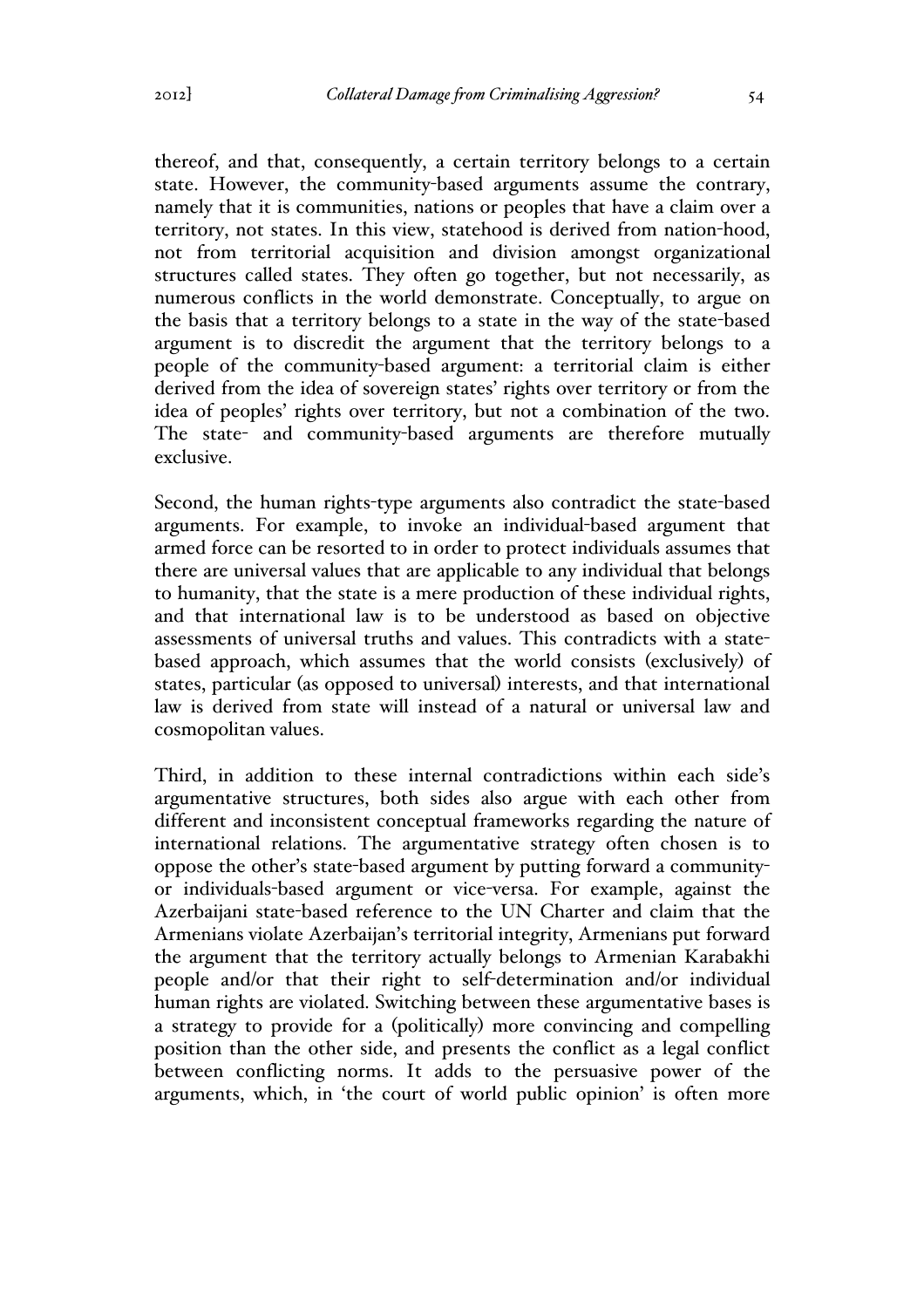important than its validity.<sup>50</sup> As asserted by Kennedy, '[w]hether a norm is or is not legal is a function not of its origin or pedigree, but of its effects. Law has an effect – is law – when it persuades an audience with political clout that something someone else did, or plans to do, is or is not legitimate. The point is no longer the validity of distinctions, but the persuasiveness of arguments.'<sup>51</sup> However, in a similar way as described above for the internal contradictions, this search for persuasiveness merely places these contradictory assumptions opposite each other.

Both sides are convinced of the legitimacy of their own resort to force and claim the other's use of force as aggressive. Interestingly enough, however, both sides use conceptual frameworks that are legal frameworks, i.e. a limitation of unbridled power. For example, if the argument for Azerbaijan is that they are entitled to use force because their territorial integrity is violated, that they are merely defending against aggression, the argument applied to argue the Nagorno Karabakh side is that they are entitled to use force because they are denied their self-determination, and are in the course of a legitimate struggle for freedom from alien subjugation. They may invoke the Kosovo Advisory Opinion of the ICJ that stated that territorial integrity is a principle that only applies in interstate relations and cannot be invoked against a self-determination movement.<sup>52</sup> For Armenia, the argument goes that they are entitled to use force to protect Karabakhi individuals from human rights abuses – a responsibility to protect-type argument. A state-based argument is responded to with a community-based and an individual-based argument, all sides also applying conceptual frameworks that rest on contradictory underlying assumptions with regard to the nature of international relations, the function of the use of force, and the source and binding nature of international law.

The legal dispute is only resolved by making a choice between one or another concept of the use of force. In the examples above, I have purposely simplified the positions of the parties to this conflict to show the contradictions between their perspectives. This does not alter the dynamic of the argumentative process. When one side jumps to another use of force concept and conceptual framework to argue their position, the opponent counters this by switching as well, in order to provide a counterargument, maintaining the contradiction.<sup>53</sup>

 <sup>50</sup> Kennedy, *supra* note 5, 96.

<sup>&</sup>lt;sup>51</sup> Kennedy, *supra* note 5, 96.

<sup>52</sup> *Accordance with international law of the unilateral declaration of independence in respect of Kosovo* (Advisory Opinion) 2010, available at http://www.icjcij.org/docket/files/141/15987.pdf, para. 80.

<sup>&</sup>lt;sup>53</sup> See for a profound analysis of the structure of the legal argument Koskenniemi, *supra* note 24.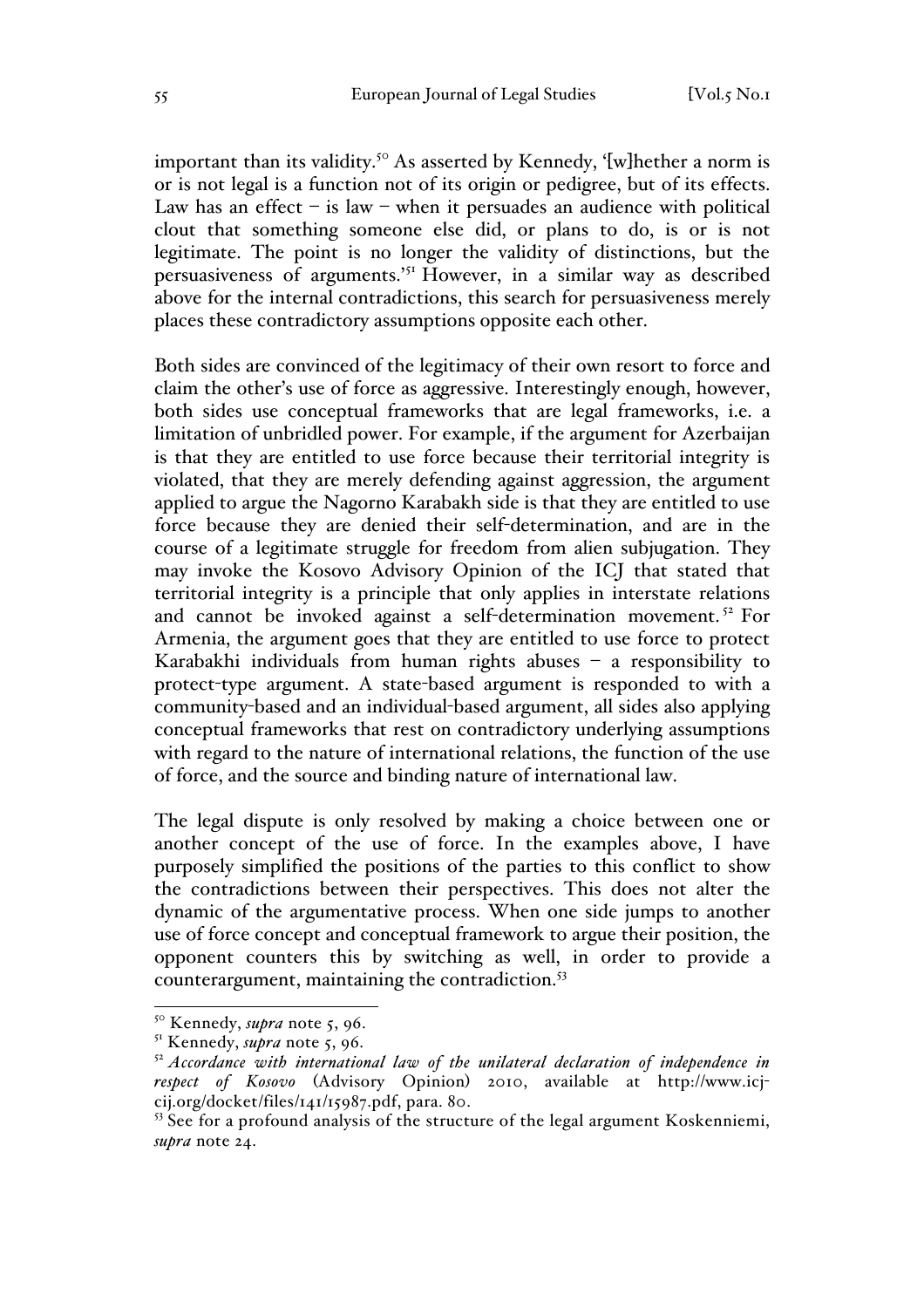In the arguments exchange between Armenia and Nagorno Karabakh on one side and Azerbaijan on the other, where each side accuses the other of aggression, state-based, individual-based and community-based arguments, each with their own underlying assumptions, are used at the same time, with the purpose to reinforce the other arguments. However, at the same time, they create conceptual contradictions; within each argumentative structure and between the two opposing positions. Neither of these bases for arguments have in itself led to a resolution of the conflict. They have shown incapable of convincing the other side. But besides unconvincing for the opponent, if they are analyzed as *legal* arguments, relying on underlying assumptions regarding the nature and function of law, they may also be contradictory.

# VII. THE CRIME OF AGGRESSION: INDETERMINACY MEETS MORAL REPUDIATION

This analysis demonstrates what Kennedy described as 'the *fluidity* and *diversity* of the legal context,' in which '[o]ften more than one law might apply, or one law might be thought to apply in quite different ways.'54 He continues, '[a]lthough any of us might well disagree with one or another interpretation, we must recognize that the legal materials are elastic enough to enable diverse interpretations. Harnessing law as a strategic asset to strengthen or restrain the military requires the creative use of *legal pluralism* – and a careful assessment of the power those with different interpretations may have to influence the context for operations. The astonishing thing is that these are differences in *perspective* on a quite similar set of legal doctrines and political considerations.<sup>'55</sup> The notion of aggression is a particularly elastic legal concept that is therefore ever so useful for creative argumentation.

The indeterminacy of the notion of aggression allows parties to invoke differing interpretations and switch between differing underlying conceptual frameworks, while speaking the same 'language' of law, making it an instrument that is flexible enough to be a felicitous weapon in the struggle for global public opinion. Besides *well-suited* for lawfare, it has moreover become an increasingly *powerful* tool for lawfare because the regulation of war and the criminalization of aggression has provided the accusation an opponent of committing aggressive war with the connotation of it being a *jus cogens* violator and a criminal, guilty of committing an international crime, which is according to the Rome Statute of the ICC one of 'the most serious crimes of concern to the

<sup>54</sup> Kennedy, *supra* note 5, 38 (emphasis in original text). <sup>55</sup> Kennedy, *supra* note 5, 39 (emphasis in original text).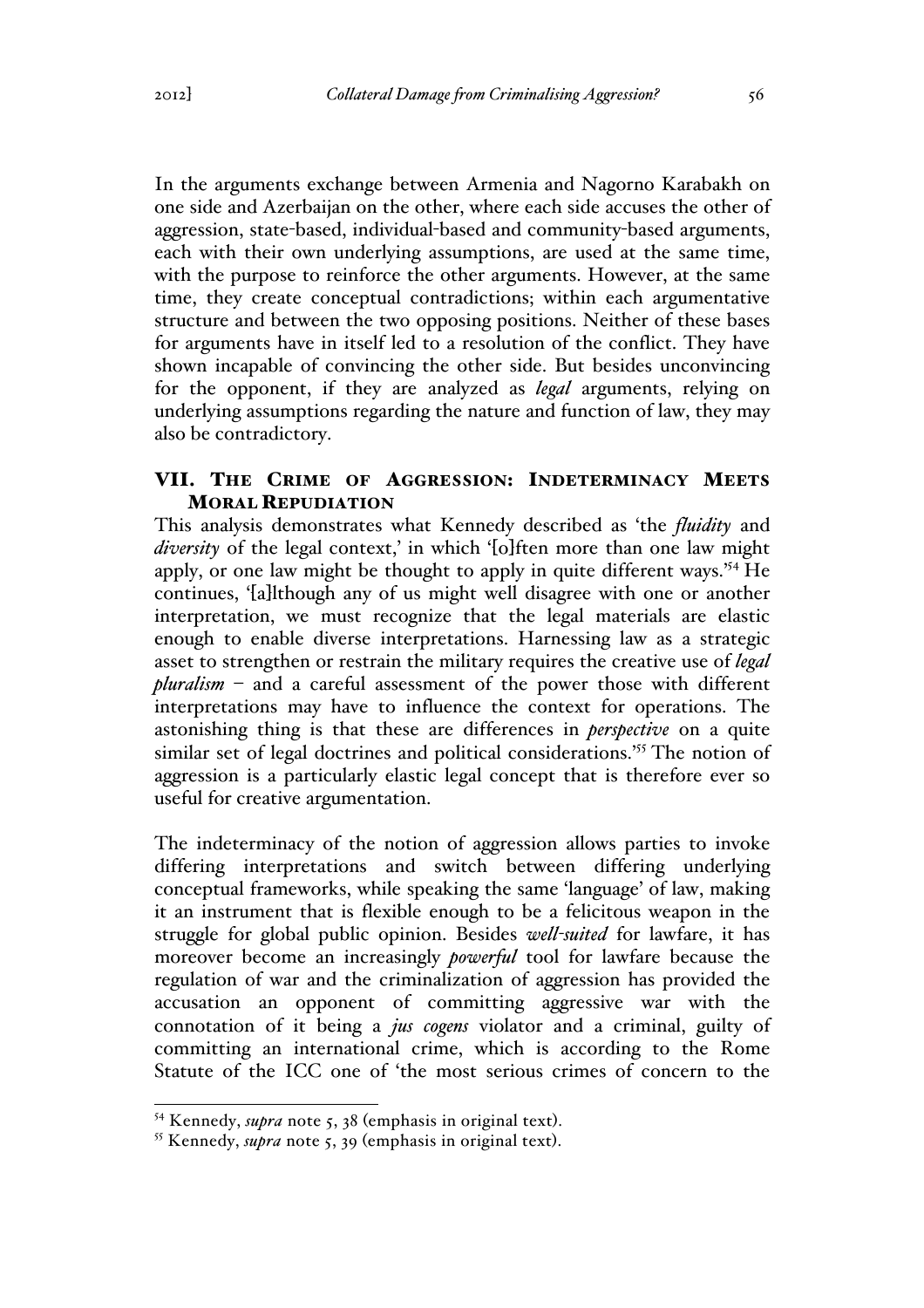international community as a whole.<sup>'56</sup> It has thereby added a layer of moral repudiation to the concept. Parallel to the development of law as inseparable from politics, and the development of war as inseparable from peace, this moral condemnation has made the *jus ad bellum* a strategic partner for both sides in a conflict.<sup>57</sup>

It is difficult to assess this development as being 'good' or 'bad' as such. Providing instruments in terms of law rather than military means seems a less harmful manner of fighting a war: who will die or lose a limb from that? But changing the battlefield to the arena of law, does not solve the conflict. The positions and objectives of the parties to a conflict remain opposed. As Paul Williams noted, '[t]hey may switch their guns for their pens, but they are still engaged in a very aggressive action to accomplish those same political objectives that led them to the battlefield. Most often, when agreeing to a peace process, the parties have not changed their positions but have simply changed the venue of the battle.'58 This is highly visible in the Nagorno Karabakh example. Economic circumstances and (geo-)political considerations may have brought parties to verbalize their positions in legal terms rather than only through military power, but a solution to the deep-rooted conflict is ever so far away, and ready to burst out again beyond the current near-weekly casualties.

Despite the presumption that the prohibition to use force in the UN Charter provides legal mechanisms to monopolize war and 'to save succeeding generations from the scourge of war,<sup>'59</sup> it has in fact created a constitutional regime of legitimate justifications for warfare. <sup>60</sup> The Nagorno Karabakh example provides some insight, but not nearly an exhaustive one, into the wide variety of possible justifications for the presumed *jus cogens* norm.<sup>61</sup> By providing the vocabulary not only for restricting the occurrence of war but also for legitimizing the decision to go to war, the prohibition of the use of force has not banned war, and certainly not prevented war as several post-WWII examples have shown. Rather, it has provided a new strategic tool for the continuation of the conflict. As Kennedy put it, 'this bold new vocabulary beats ploughshares into swords as often as the reverse.<sup>'62</sup>

 <sup>56</sup> Rome Statute, *supra* note 2, Preamble.

<sup>57</sup> See Kennedy, *supra* note 5, 41.

<sup>58</sup> Paul R. Williams, 'Lawfare: A War Worth Fighting' (2010) 43 Case W. Res. J. Int'l L. 145, at 147.

<sup>59</sup> UN Charter, *supra* note 27, Preamble.

<sup>60</sup> Kennedy, *supra* note 5, 79.

<sup>61</sup> Presumed, because one may wonder whether it is not a *contradictio in terminis* to have justifications for breaking a jus cogens norm. <sup>62</sup> Kennedy, *supra* note 5, 167.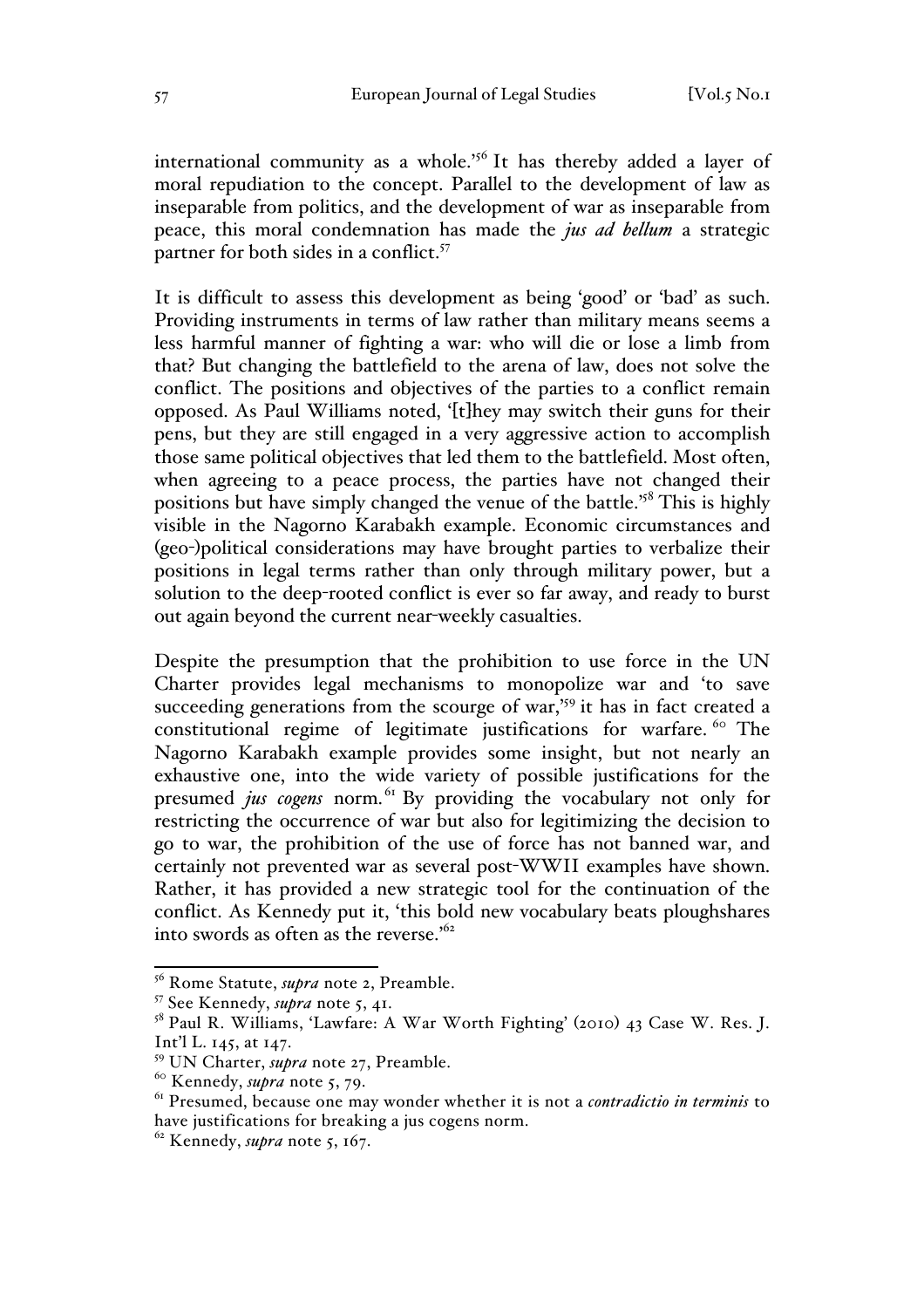Furthermore, the integrity of law, and in particular of the notion of aggression, may well be at stake. This was noted by Wouter Werner, who raised the question 'What is left of the integrity of law and the responsibility of lawyers if legal provisions are turned into strategic tools to fight an enemy?'<sup>63</sup> Werner thereby refers to Kennedy, who pointed out that an increasingly strategic use of the modern law in war would eventually undermine the normative force of law.<sup>64</sup> One can raise concerns, as Kennedy does, regarding the responsibility of lawyers, both in the military and in the humanitarian professions. By presenting law as a mechanism through which all relevant factors are taken into account and justice is its only outcome, lawyers create an image of law that it cannot deliver.

This is not necessarily or solely due to parties' and their lawyers' use of the notion of aggression (because if the law allows for it, why shouldn't they?), but due to the indeterminacy of aggression and the limitation of law in providing answers to every question. Regulation, and especially criminalization, raises the presumption that law can prevent war or resolve its underlying conflict, and that it can always provide the answer to which side is good and which is bad, which party has the law on its side (if any), and which does not. Understanding the law in this way, as a means to give 'right' answers and solutions to any conflict that arises, may well be an overstatement of the law's capabilities. Such an interpretation of the ability and function of international law falsely provides the idea of the legal language as necessarily encapsulating truths. But it is precisely this perception that allows an indeterminate notion as aggression to be used as weapon of lawfare.

## VIII. CONCLUSION

While wars of aggression are believed to be one of 'the most serious crimes of concern to the international community as a whole', $65$  at the same time, the meaning of aggression is stretched and molded to mean almost anything one wants it to mean because the indeterminacy and variety of frames through which it can be interpreted allow it so. In Kennedy's words, '[w]here it is clear, the law in war will have winners and losers. Where the law is open and plural, it will be pulled and pushed in different directions, articulated in conflicting ways, by those with different strategic

 <sup>63</sup> Werner, *supra* note 8, 67.

<sup>64</sup> Kennedy, *supra* note 5, 135; Werner, *supra* note 8, 67.

<sup>65</sup> Rome Statute, *supra* note 2, Preamble.